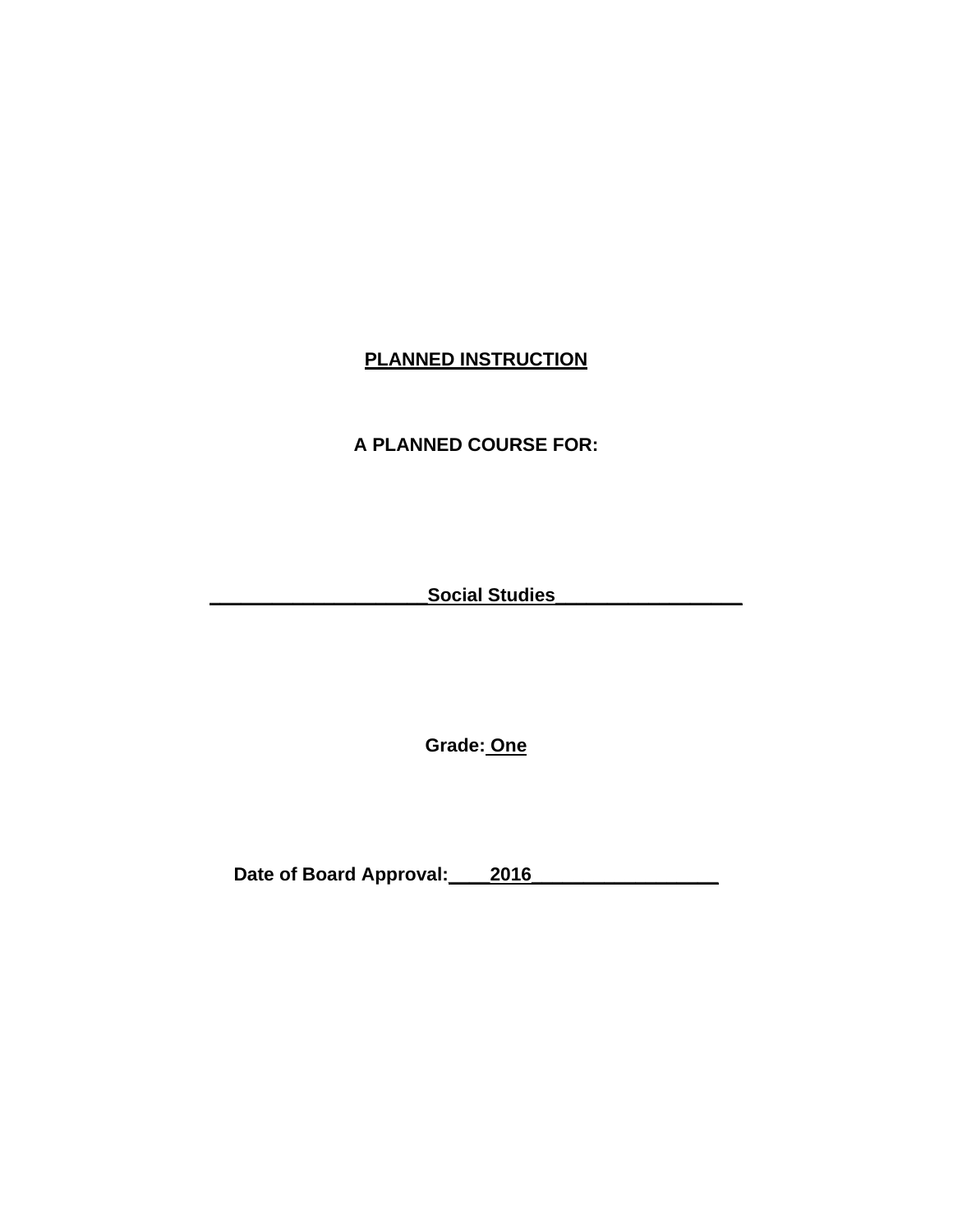# **PLANNED INSTRUCTION**

## **Title of Planned Instruction:** Social Studies

**Subject Area:** Social Studies **Grade Level:** One

# **Course Description:**

Students will participate in learning about other cultures and the diversity within the cultures and communities throughout the world and how they change over time. The students will study people, places and environments of the Earth. Students will learn about the responsibilities of citizenship to their families, communities, state and country, and also the history of each of these groups. Students will also learn about goods and services provided within their community, and ways to cooperate with individuals throughout the world.

# **Time/Credit for the Course:**

One year; five units throughout the year

# **Curriculum Writing Committee:**

Jill Mann and Natalie McCann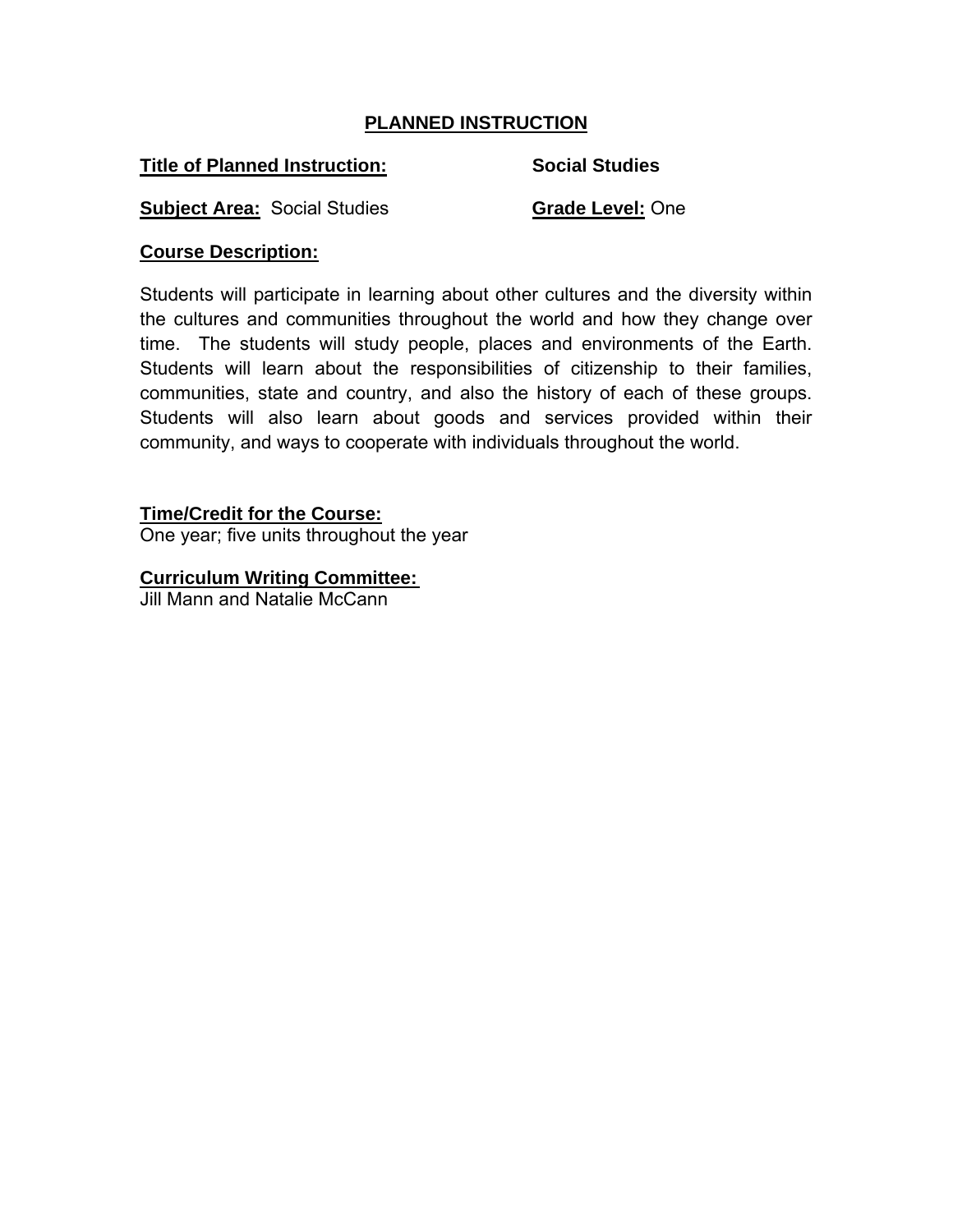# **Curriculum Map**

#### **1. Marking Period One - Overview with range in days: 10 days Marking Period One Goals:**

- Families and Neighbors (Unit 1)
	- Our Families
	- Families Together
	- Our School
	- Our Neighbors
	- America is Special

#### **Understanding of:**

- Who are our families and neighbors? (Unit 1)
	- Understand that family members, friends, and classmates can all teach us how to act responsibly.
	- Understand that at times, certain events bring families together.
	- Understand that there are similar reasons for having rules at home and school.
	- Understand that people rely on their neighbors.
	- Understand that America has many different customs because Americans have come from all over the world, bringing the customs of their home countries with them.

## **2. Marking Period Two - Overview with time range in days: 20 days Marking Period Two Goals:**

- All About Earth (Unit 2)
	- From City to Farm
	- People Change the Land
	- Looking at Earth
	- Learning About Earth
	- Our World
- Life Long Ago (Unit 3)
	- Families Long Ago
	- The First Americans
	- Coming to America
	- The Pilgrims
	- People Keep America Free

#### **Understanding of:**

● How do we learn about where we live? (Unit 2)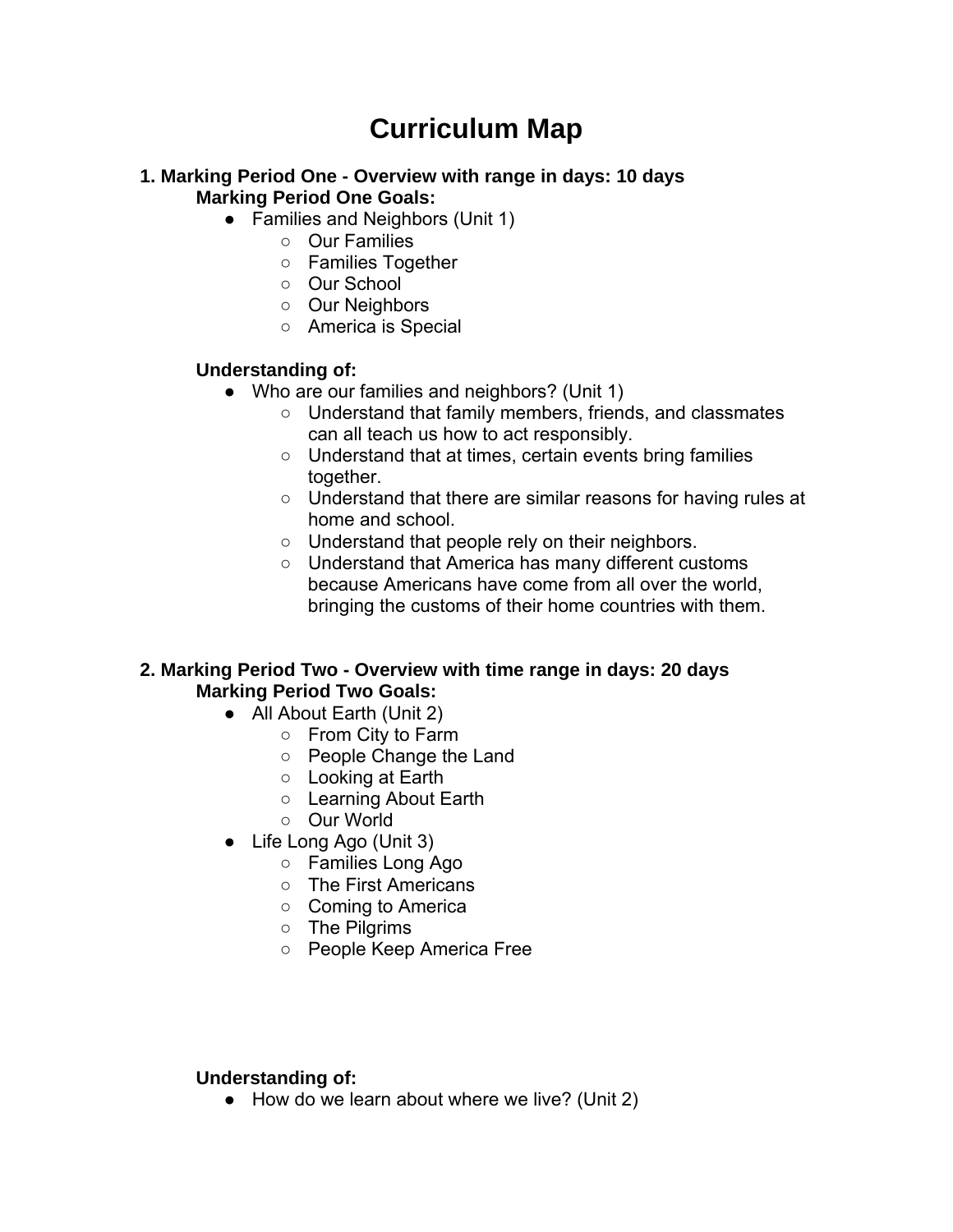- Understand that whether a person lives in the city, in the suburbs, in a town, or on a farm, they are part of a community and, therefore, are dependent on and connected with one another.
- Understand that communities and transportation are changing.
- Understand that the Earth is made up of land and water, with different landforms and bodies of water.
- Understand the weather and the four season. Identify natural resources. Learn to recycle items to be used again.
- Understand the connection among community, state, country, continent, and planet Earth.
- How did people live long ago? (Unit 3)
	- Understand the differences and similarities between how people lived long ago and how they live today.
	- Understand that there are similarities between our lives today and the lives of Native Americans long ago,
	- Understand the purposes and effects of exploration.
	- Understand why the Pilgrims came to America and how they survived.
	- Understand what freedom is and how Americans have been fighting for freedom since the start of the country.

# **3. Marking Period Three - Overview with time range in days: 10 days Marking Period Three Goals:**

- All About Work
	- All About Money
	- Needs and Wants
	- Work and Jobs
	- All About Goods

# **Understanding of:**

- Why do people work?
	- Understand what money is and why it is important to save it.
	- Understand the difference between a need and a want.
	- Understand what work is and the different kinds of work people do.
	- Understand that goods are made, bought, and traded.

# **4. Marking Period Four - Overview with time range in days: 10 days Marking Period Four Goals:**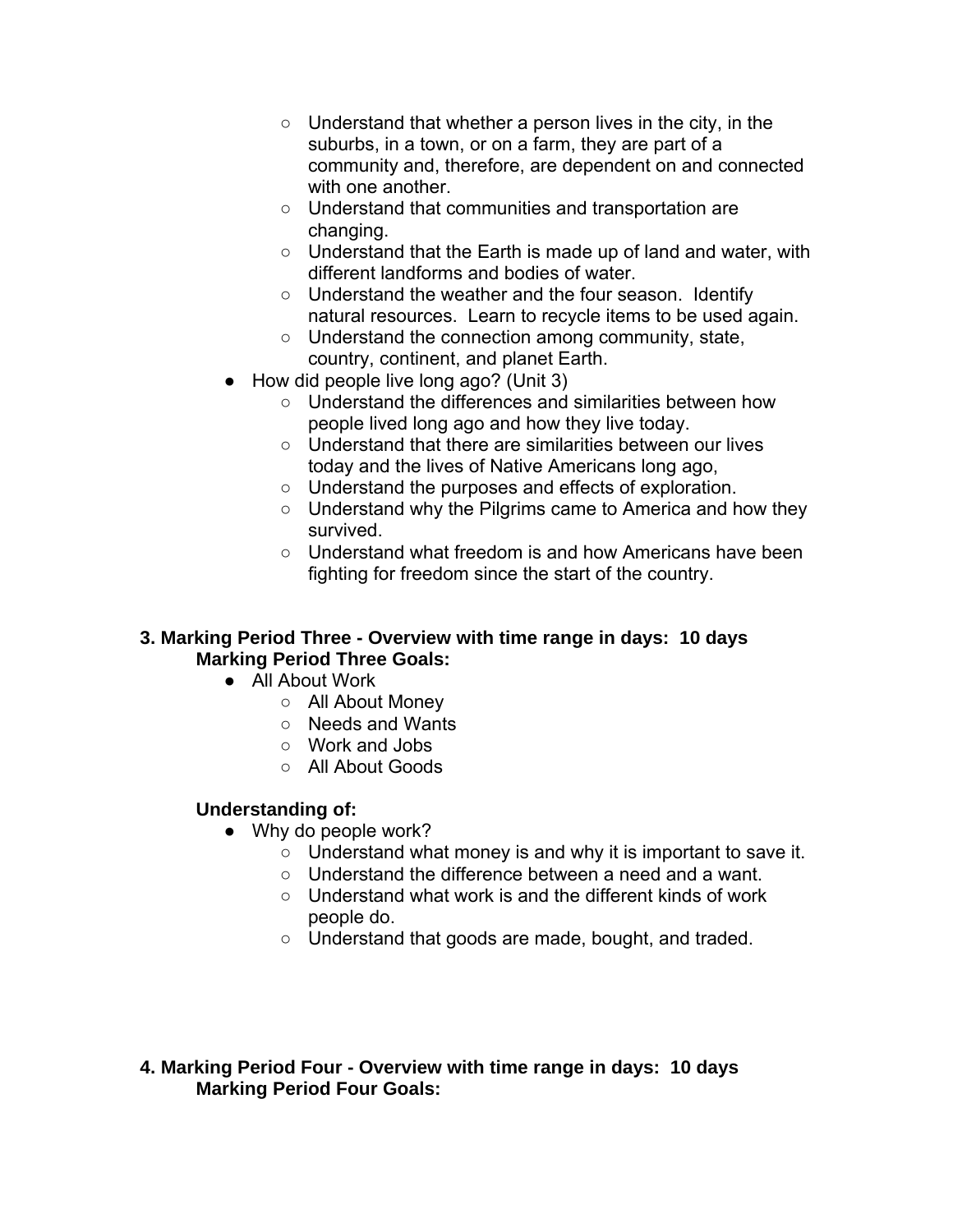- Our Government (Unit 5)
	- A Call for Freedom
	- A Plan for Our County
	- All About Laws
	- o What Can Citizens Do?
	- Our Leaders
	- Symbols of Our Country

## **Understanding of:**

- How do we get along together?
	- Understand what the Declaration of Independence is and why we celebrate on July 4.
	- Understand what a government is and the importance of the Constitution.
	- Understand laws and what they are for and that some laws are state and community law.
	- Understand the importance of being a good citizen and the purpose of voting.
	- Understand that we have many leaders who have different roles.
	- Understand some of the symbols that represent the United States and what they stand for.

# **Curriculum Plan**

**Unit 1: Families and Neighbors Time Range in Days: 10**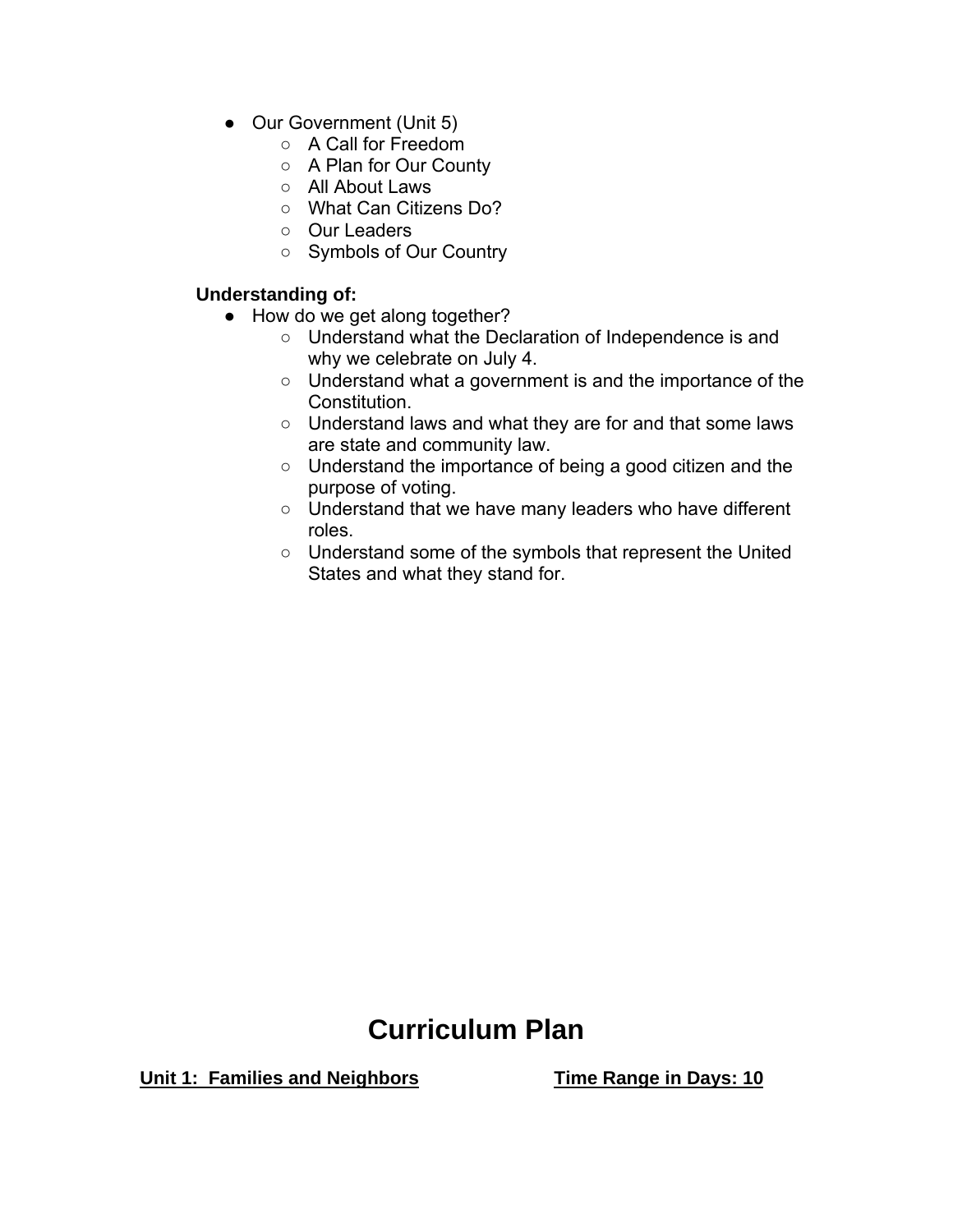# **Standard(s):**

PA Academic Standards

#### **Standards Addressed:**

5.1.1.A, 5.1.1.B, 5.1.1.C, 5.1.1.D, 5.1.1.E, 5.2.1.A, 5.2.1.B, 5.2.1.D, 5.3.1.D, 5.3.1.F, 5.4.1.B, 5.4.1.E, 8.2.1.C, 8.4.1.A, 8.4.1.C, 8.4.1.D

Reading Standards

CC.1.1.1.E, CC.1.2.1.A, CC.1.2.1.G, CC.1.2.1.L, CC.1.3.1.B, CC.1.5.1.F

## **Overview:**

In this unit, students will have a basic understanding of families, rules at school, neighbors/neighborhoods, and cultures in America.

## **Focus Question(s): Who are our families and neighbors? (Big Idea)**

- What is a family?
- What are rules?
- What parts make up an address?
- What is a custom?
- What are some classroom and school rules?
- What is culture?
- How can neighbors help?
- What is a neighborhood?

#### **Goal:**

Students will have an understanding of families and neighbors.

## **Objectives:**

- Students will understand that family members, friends, and classmates can all teach us how to act responsibly. (DOK-Level 1)
- Students will connect that certain events bring extended families together. (DOK-Level 4)
- Students will understand that there are similar reasons for having rules in home and school to make each place safe. (DOK-Level 2)
- Understand that neighbors are relied upon for help and a feeling of community. (DOK-Level 3)
- Realize that Americans have different customs because they come from countries all over the world. (DOK-Level 2)

# **Core Activities and Corresponding Instructional Methods:**

Lesson 1: Our Families TM 4-9

● Students will draw and label members of their family.

Lesson 2: Families Together TM 10-15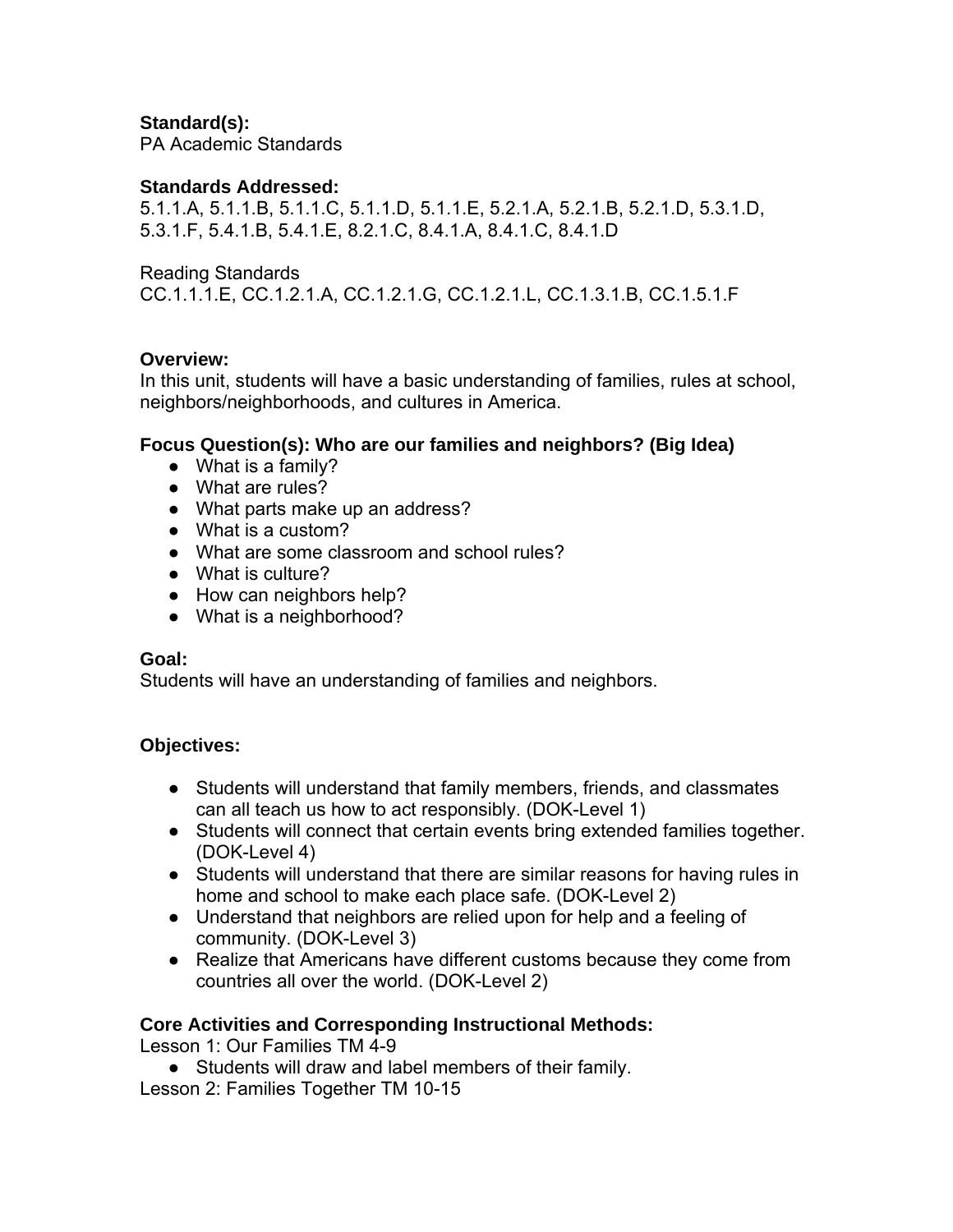• Draw pictures of their favorite family celebration, and discuss family customs

orally.

Lesson 3: Our School TM 16-21

● Discuss reasons to have rules in school.

Lesson 4: Our Neighbors TM 22-25

● Write a sentence about their own neighborhood and then share with classmates.

Lesson 5: America is Special TM 26-29

● List one custom that their family observes or celebrates.

Instructional Methods:

- Cooperative Learning groups
- Group discussion
- Direct Instruction
- Guided Practice
- Modeling
- Individual Practice

## **Assessments:**

Diagnostic:

- Orally discuss the "Try the Skill" section questions with the class.
- Use a retelling diagram to elicit unit information from students

Formative:

- Students draw where they live. Include the house number and address, after verifying correct information with household adults.
- Use the "Check for Understanding" questions to ensure understanding of unit concepts.
- Use the Reader's Theater play to add to students' understanding of neighborhoods and families.
- Make a "Welcome Picture" to welcome new neighbors to the neighborhood.

Summative:

- Use the Unit Review and Assess section to review the unit concepts with the class. (TM 30-31)
- Unit One Assessments as included in Assessment booklet (pages 1-21)
- Have each student make a Customs Book as detailed on pg. T32 and S32
- Assess the student's' written response to the question "Who are our families and neighbors?" by using the rubric on pg. T32W.

# **Extensions:**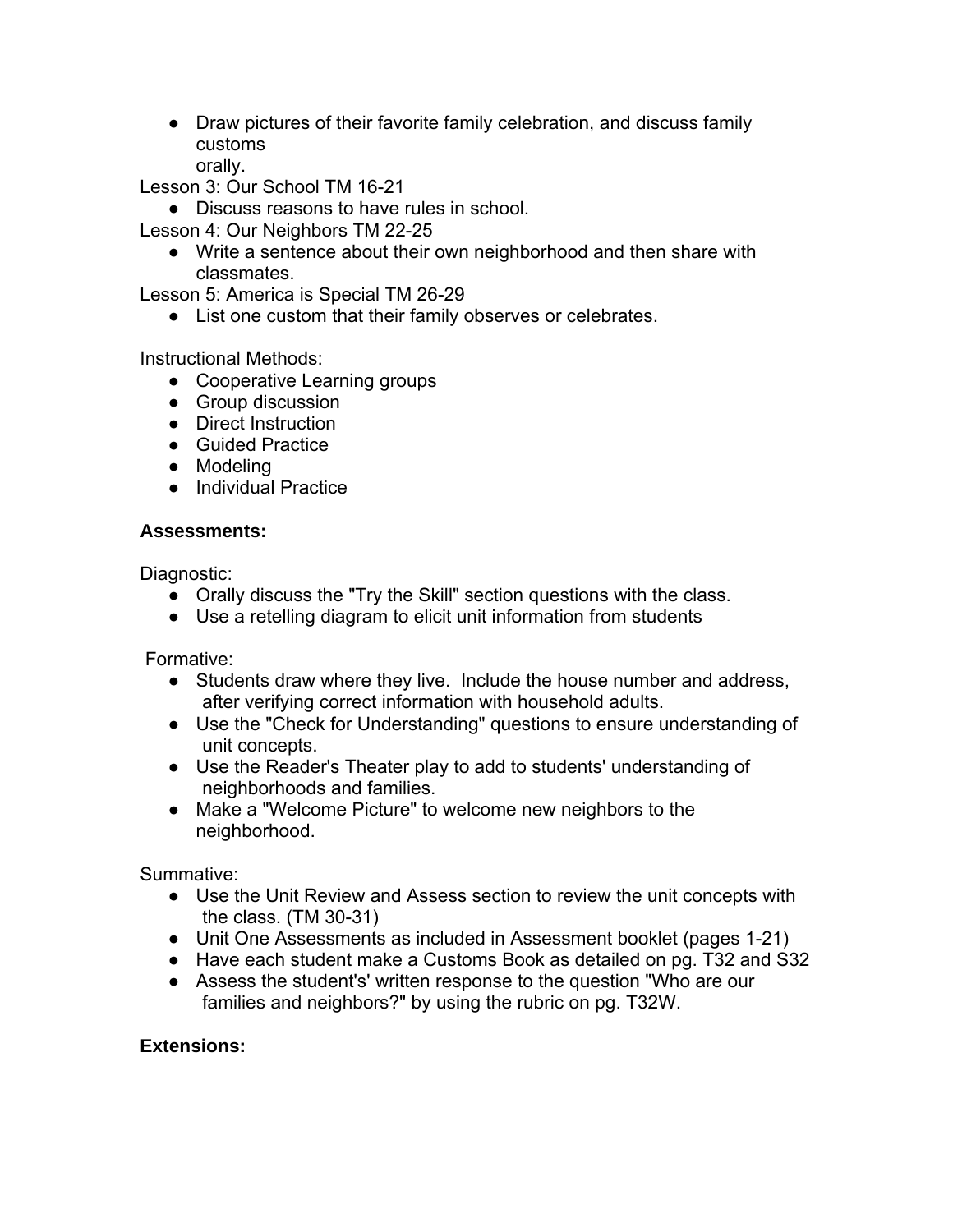- Ask children to make up a story about a fictional family doing their favorite activity.
- Write a sentence describing the family celebration they enjoy most.
- After depicting a school rule on a poster, students will add a sentence and post the rules throughout the school halls.
- Create a list of things that make good and bad neighbors. Share with class.
- Have students learn how to say hello in another language and teach the class.
- Have students organize a "Family Customs" day, where each child from the class shares a customary family food, activity or celebration with their classmates.

# **Correctives:**

- Develop vocabulary using Oral Language cards, or other methods to discuss unit vocabulary (family, rules, custom, celebrate) to ensure student understanding of the information presented about families and neighbors.
- To ensure student understanding of neighborhoods, have students read either silently, chorally, or in paired groups the selection of the retell as shown on page RS1.
- After discussing the word celebration, have a small celebration in the classroom.
- Draw one school rule.
- After discussing what a neighborhood is, students will tell the name of a neighbor.
- Practice introducing each other to a "new" classmate or neighbor.

# **Materials and Resources:**

The "Big Idea" Video Program BookLink Classroom Presentation Toolkit Student Edition- All Together; 5 different units, separate books Teacher Edition- All Together Puzzlemaker www.macmilllianmh.com -first grade link: http://www.macmillanmh.com/socialstudies/2009/ss/student/grade1/g1\_index.html Assessment Book Oral Language Cards Student Workbook Dinah Zike's Foldables Teaching Transparencies Idea Factory First Grade Standards link (www.pdesas.org/Standard)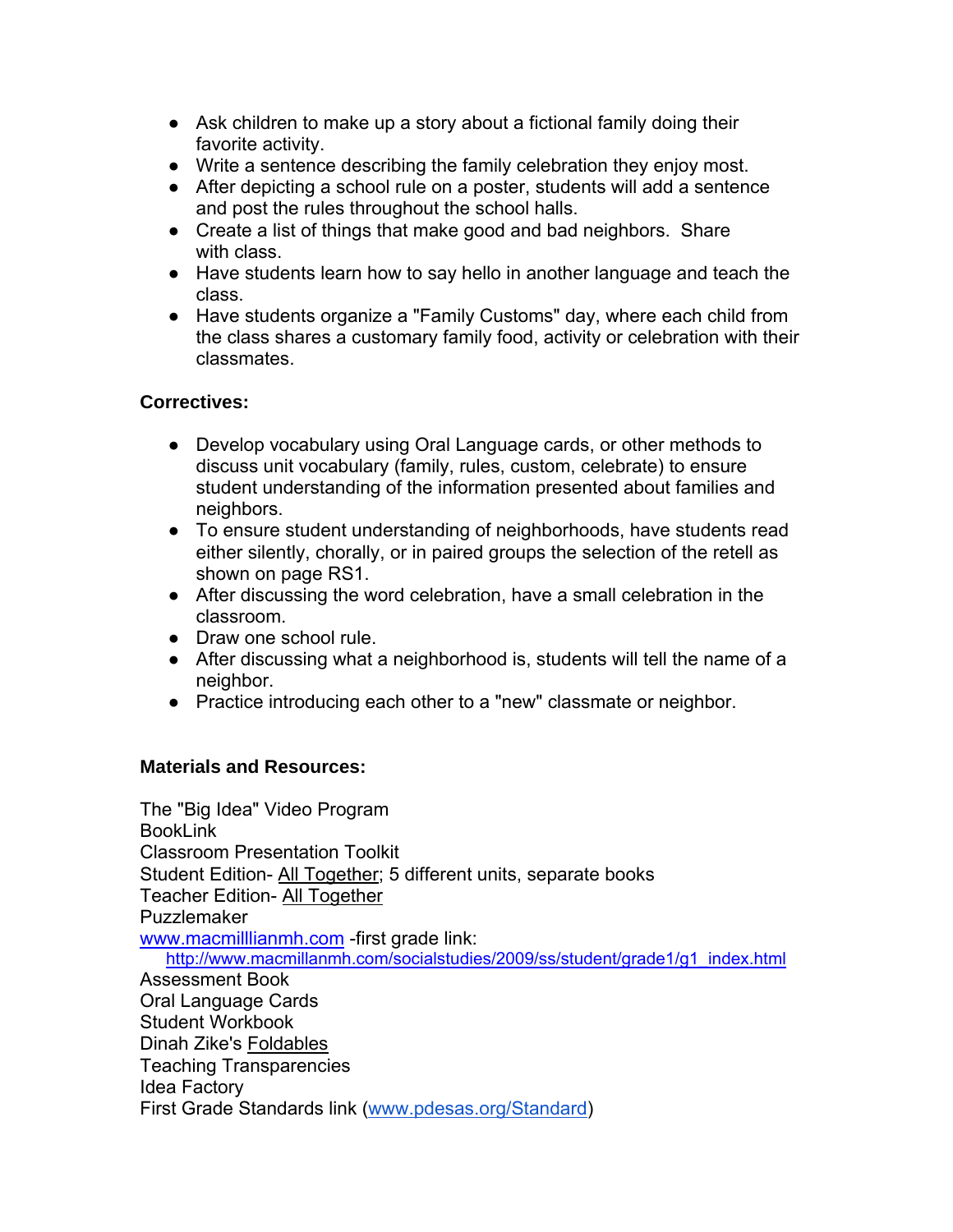Teacher created review material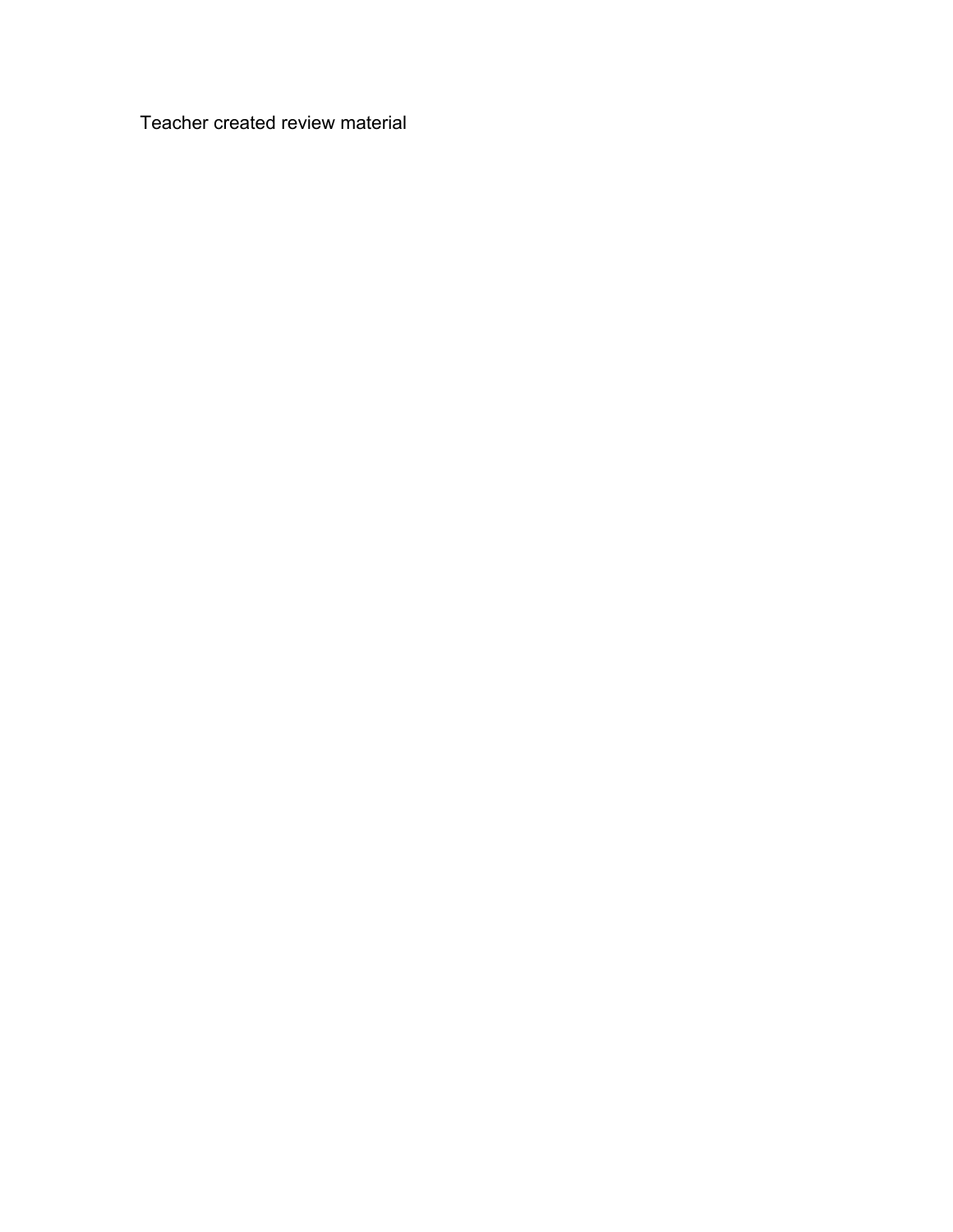# **Primary Textbook(s) Used for this Course of Instruction**

Name of Textbook: **All Together Culture** 

Textbook ISBN #: 0-02-151344-9

Textbook Publisher & Year of Publication: MACMILLAN/MCGRAW HILL 2009

Curriculum Textbook is utilized in (title of course): Social Studies - Unit 1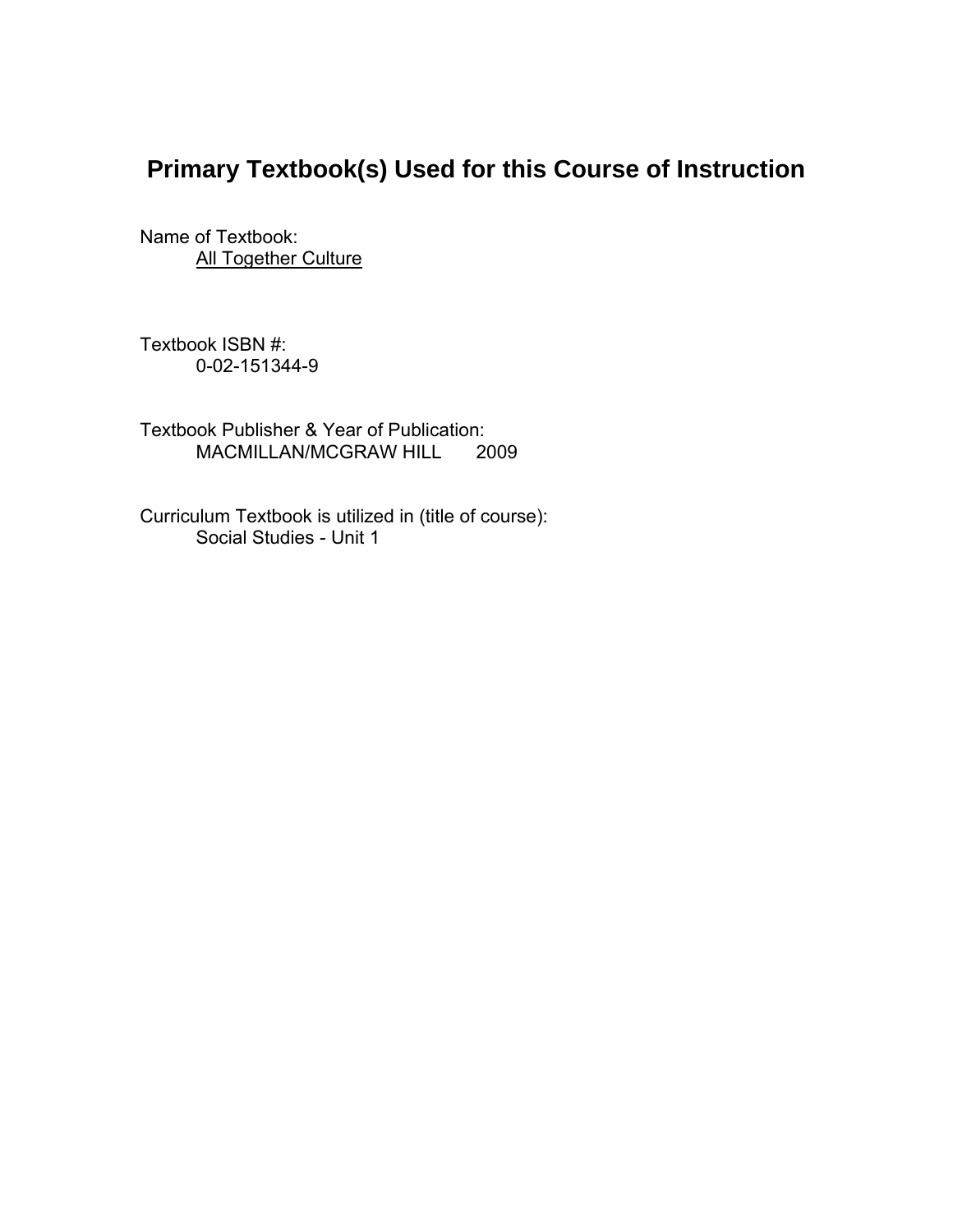# **Curriculum Plan**

**Unit 2: All About Earth \_ Time Range in Days: 10 days** 

**Standard(s):** PA Academic Standards

**State the Standard(s) Covered:** 

7.1.1.A, 7.1.1.B, 7.2.1.A, 7.2.1.B, 7.3.1.A, 7.4.1.A, 8.2.1.B

Reading Standards CC.1.1.1.E, CC.1.2.1.A, CC.1.2.1.G, CC.1.2.1.L, CC.1.3.1.B, CC.1.5.1.F

## **Overview:**

In this unit, students will have a basic understanding of different types of communities, the ways people can change land, different kinds of land and water, Earth's natural resources and weather, and our world.

#### **Focus Question(s): How do we learn about where we live? (BIg Idea)**

- What is special about a city?
- Where is a suburb located?
- What is it like to lie on a farm?
- How do workers build homes?
- What is transportation?
- What is earth made of?
- What is weather?
- Can you name the four seasons?
- What are natural resources?
- How many states are in our country?
- Can you name the four oceans?

## **Goal:**

Students will have an understanding of where we live here on Earth.

## **Objectives:**

• Compare and contrast living in a city, suburb, town or farm and how their being part of a community ensures that they are able to survive and that all

people are dependent on one another. (DOK-Level 3)

● Discuss the ways that communities and transportation have changed. (DOK-Level 2)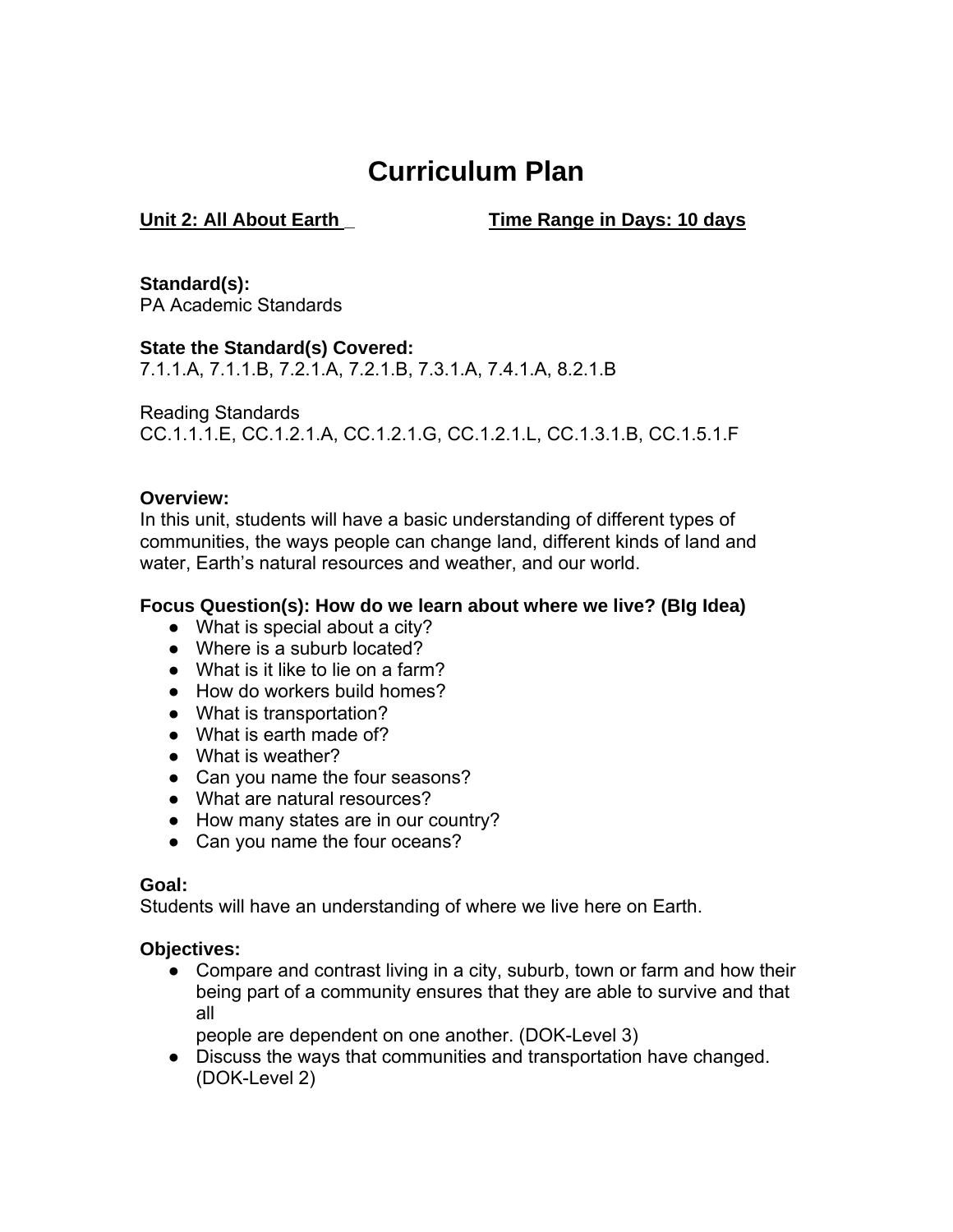- Identify the landforms and water features of the community, state, world and
	- country using maps. (DOK-Level 1)
- Analyze the four seasons of the year and the kinds of weather that occur in each. (DOK-Level 4)
- Identify natural resources and the reasons to recycle available items. (DOK-Level 1)
- Realize the connection between our community, state, country, continent, and

```
World. (DOK-Level 4)
```
# **Core Activities and Corresponding Instructional Methods:**

Unit Activity:

● Students will make a Vocabulary Foldable to enrich their understanding of the vocabulary introduced in the unit.

Lesson 1: From City to Farm TM 4-9

- List similarities of the suburbs and a city.
- Lesson 2: People Change the Land TM 10-13
	- Tell some ways that people have changed the land.
- Lesson 3: Looking at Earth TM 14-21
	- Identify characteristics of mountains, hills and plains; lakes, rivers and oceans. Draw and label each.

Lesson 4: Learning about Earth TM 22-29

- Make a Four Seasons collage in the classroom.
- Write about activities available in each season.
- Analyze why people should recycle.

Lesson 5: Our World TM 30-35

- List the continents of the Earth, and also the major oceans.
- Identify our country, state and town on a map.

Instructional Methods:

- Cooperative Learning groups
- Group discussion
- Direct Instruction
- Guided Practice
- Modeling
- Individual Practice

# **Assessments:**

Diagnostic:

- Make a graphic organizer to compare a city and a farm
- After researching different crops that farms grow, students will draw pictures of many crops
- Make a map of the school and its outlying areas.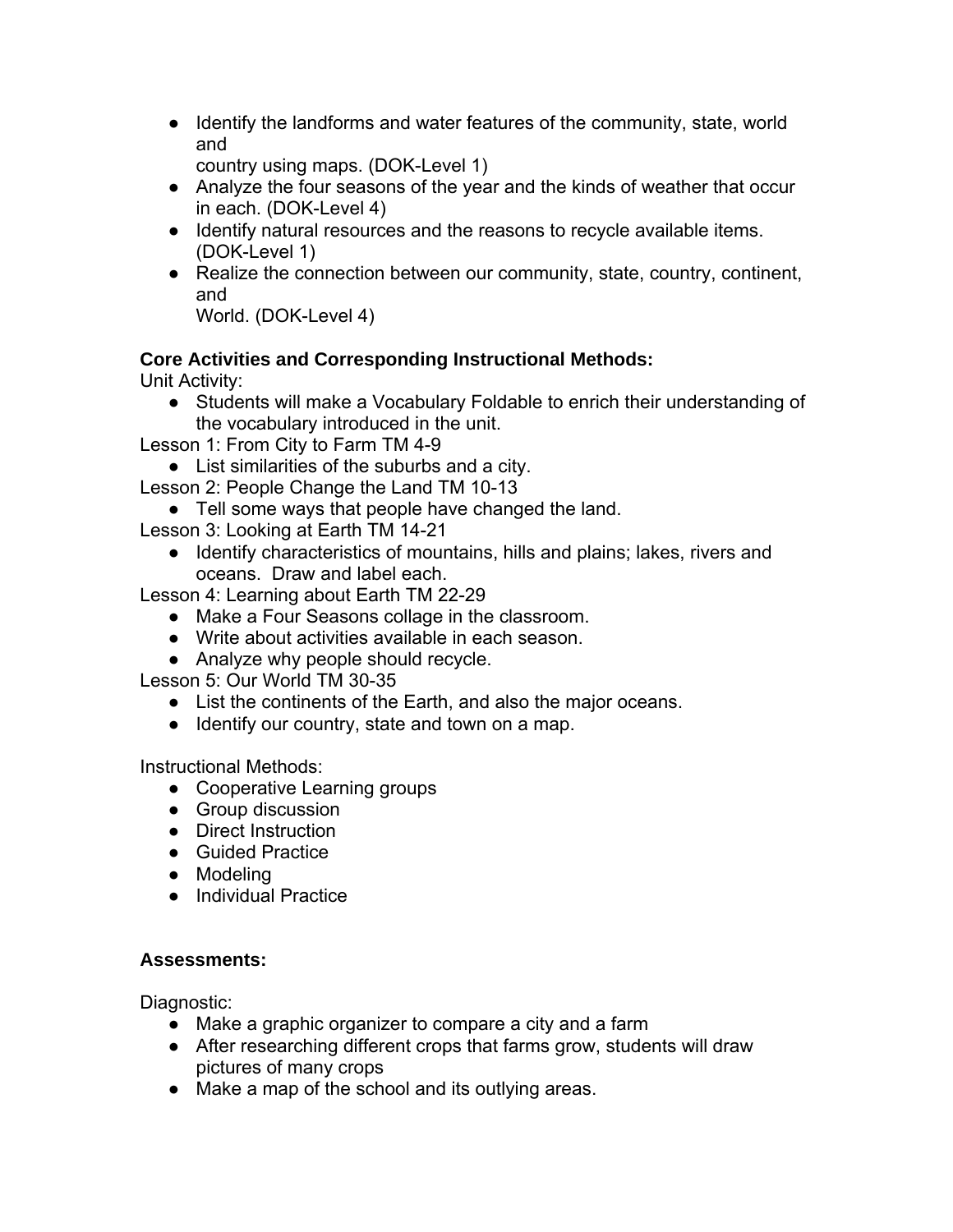Formative:

- Have each child invent and name an imaginary island. Label both the island and the ocean surrounding it, and orally tell a story about what activities are available on the island.
- Compare and contrast information available on globes and maps within the

classroom.

● Identify the name of our country and state, and find them on a map.

Summative:

- Use the Unit Review and Assess section to review the unit concepts with the class.
- Unit Assessments as included in Assessment booklet
- Color a world map to depict the continents and oceans of the Earth.
- Assess the written response to the question, "How do we learn about where we live?" using the writing rubric on pg. T38W.

# **Extensions:**

- Make a list of things to do in their community.
- Invite community members involved in the construction and transportation professions to share what they do to help the community.
- Write a story about a time that you visited a landform or body of water.
- Write a story about an activity that they can do in one season and illustrate it.
- Organize a recycling program in the school for cans and paper, or assist school personnel in gather donated materials.
- Identify all of the continents and oceans on a map of the Earth.

# **Correctives:**

- Draw a picture of one kind of community after reviewing meanings of each one.
- Tell which way each child enjoys traveling the most, and why.
- Using pictures of each landform and body of water, have students identify each correctly.
- Draw a picture of what a deciduous tree does in each season, and also how a child may dress in each season.
- Bury a piece of plastic in dirt, observe how it changes over 2 weeks, and discuss the class findings and how they should adjust their families' behaviors because of the information.
- Using world and state maps, have the children find and color both the United States and Pennsylvania. Discuss various local town names, and their location on a Pike County map.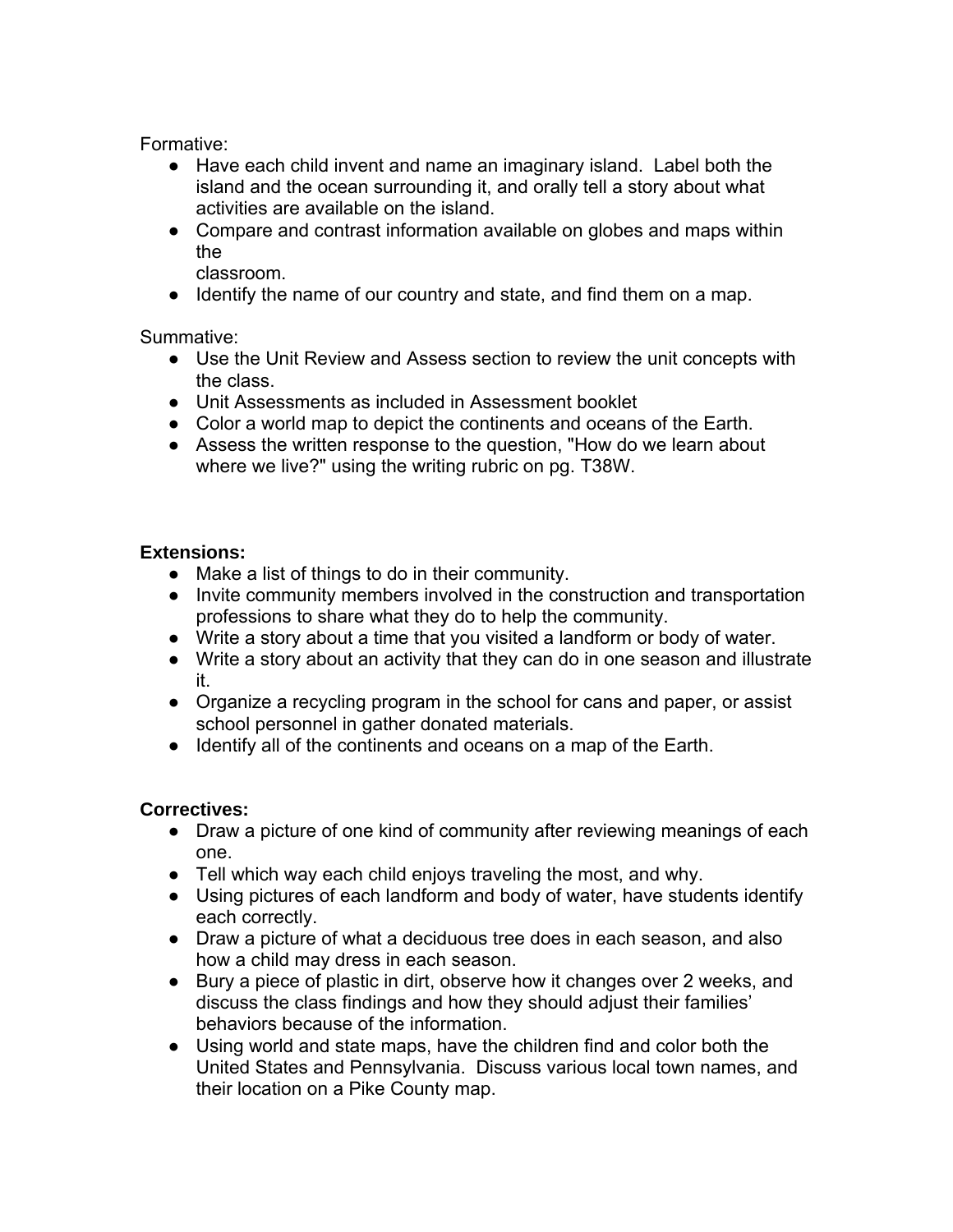#### **Materials and Resources**

The "Big Idea" Video Program BookLink Classroom Presentation Toolkit Student Edition- All Together; 5 different units, separate books Teacher Edition- All Together Puzzlemaker www.macmilllianmh.com (first grade link: http://www.macmillanmh.com/socialstudies/2009/ss/student/grade1/g1\_in dex.html ) Assessment Book Oral Language Cards Student Workbook Dinah Zike's Foldables Teaching Transparencies Idea Factory First Grade Standards link (www.pdesas.org/Standard) Teacher created review materials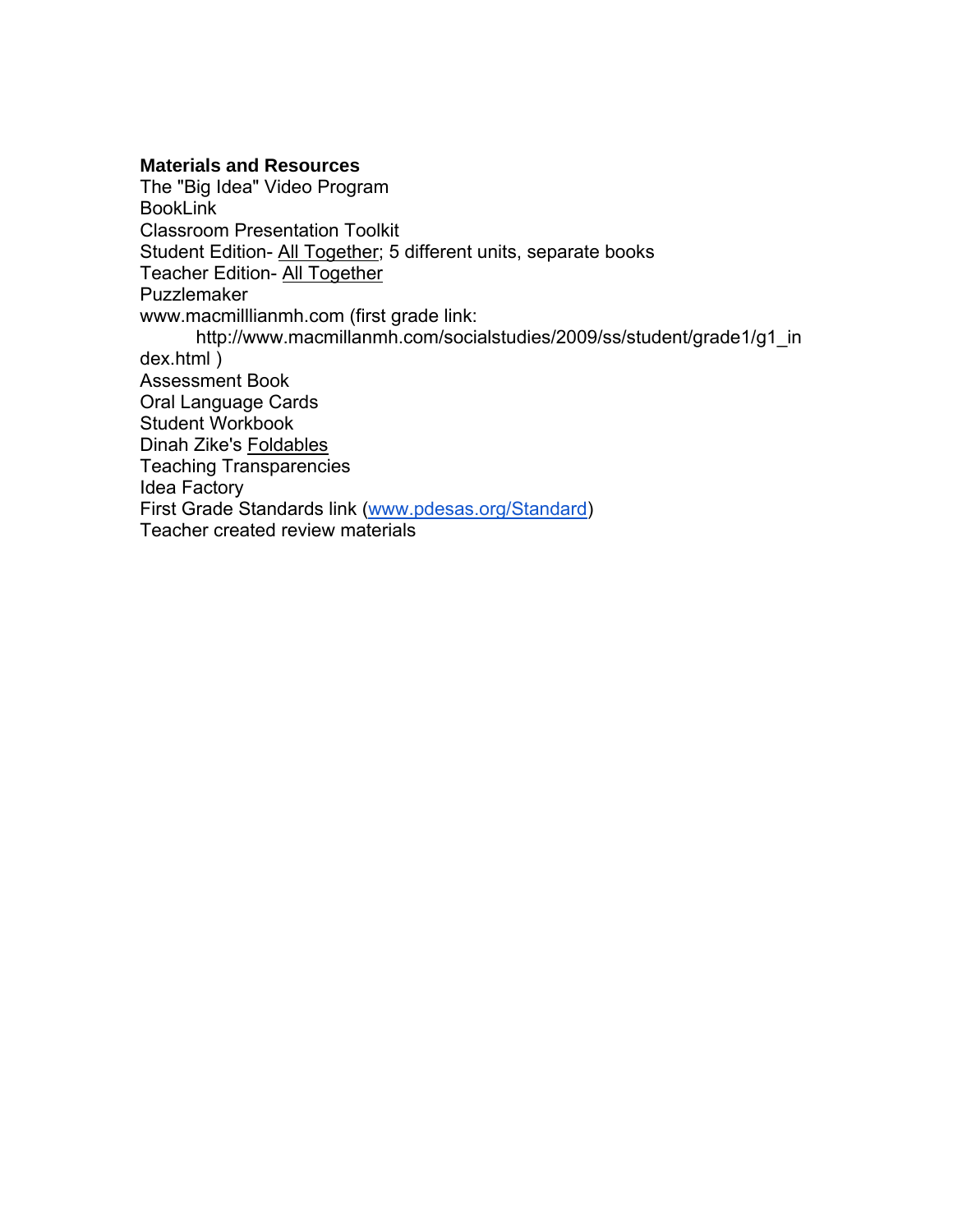# **Primary Textbook(s) Used for this Course of Instruction**

Name of Textbook: **All Together Geography** 

Textbook ISBN #: 0-02-152396-7

Textbook Publisher & Year of Publication: MACMILLAN/MCGRAW HILL 2009

Curriculum Textbook is utilized in (title of course): Social Studies Unit 2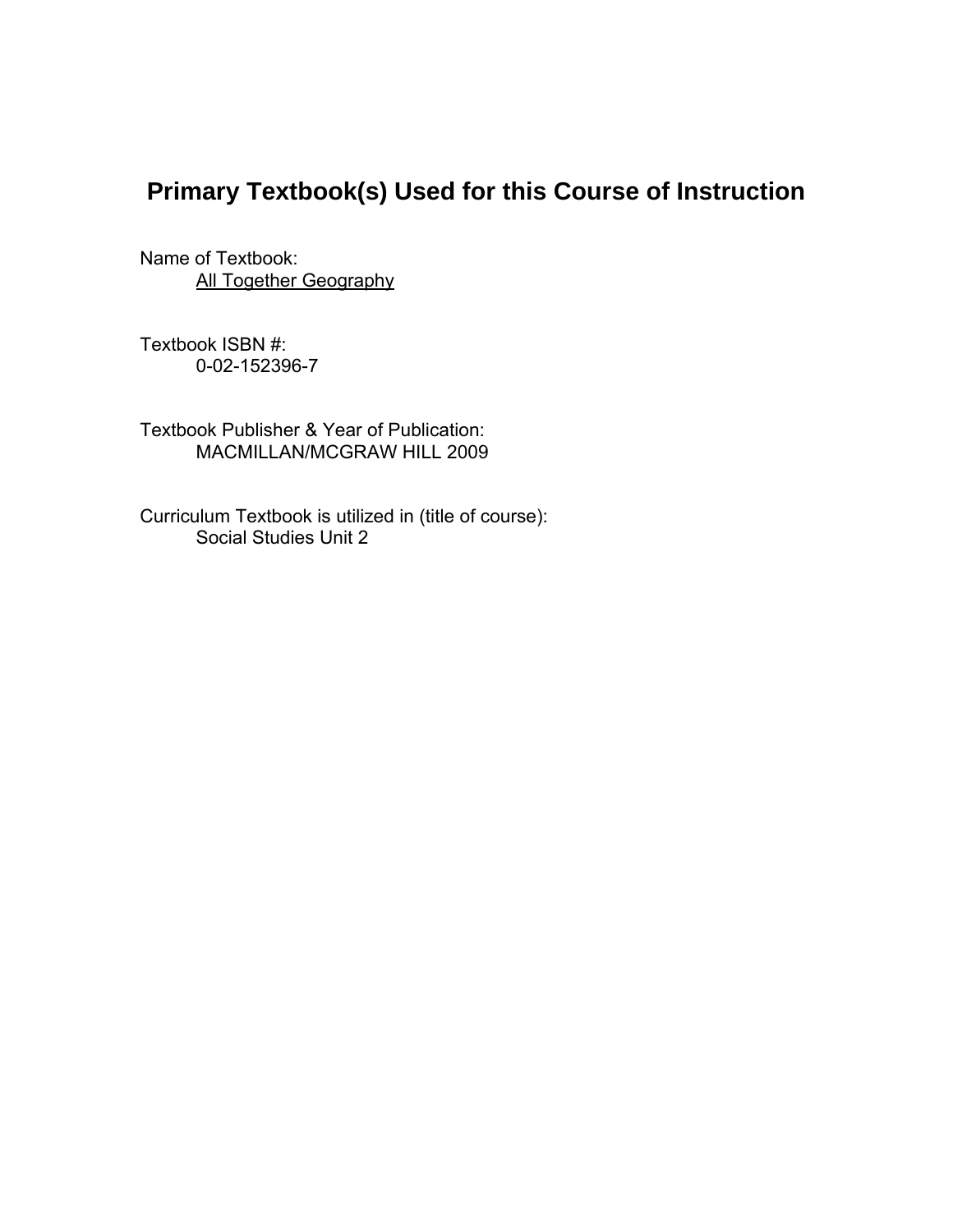# **Curriculum Plan**

Unit 3: Life Long Ago **Time Range in Days: 10** 

#### **Standards:**

PA Academic Standards

# **State the Standard(s) Covered:**

8.1.1.A, 8.1.1.B, 8.1.1.C, 8.2.1.A, 8.2.1.D, 8.3.1.A, 8.3.1.C, 8.3.1.D

Reading Standards

CC.1.1.1.E, CC.1.2.1.A, CC.1.2.1.G, CC.1.2.1.L, CC.1.3.1.B, CC.1.5.1.F

# **Overview:**

In this unit, students will have a basic understanding of history, including, Native Americans, Christopher Columbus, Pilgrims, and the people who have helped keep America free.

# **Focus Question (s): How did people live long ago? (Big Idea)**

- Who were the first people to live in North America?
- How are Native American children like the Native American children from long ago?
- What country did the first settlers come from?
- Why did the Pilgrims come to America?
- Why did the PIlgrims have a feast?
- What does a history map show?
- Who was George Washington?
- What is slavery?
- Who are immigrants?
- What does our President do?
- What did Martin Luther King, Jr., want to change?

## **Goal:**

Students will have an understanding of how our history has shaped our country today.

# **Objectives:**

- Discuss the differences and similarities between people from the past and Present. (DOK - Level 1)
- Compare the lives of Native Americans today to those long ago. (DOK Level 2)
- Realize the effects of exploration on America. (DOK Level 4)
- Understand why the Pilgrims came to America and how they survived. (DOK - Level 1)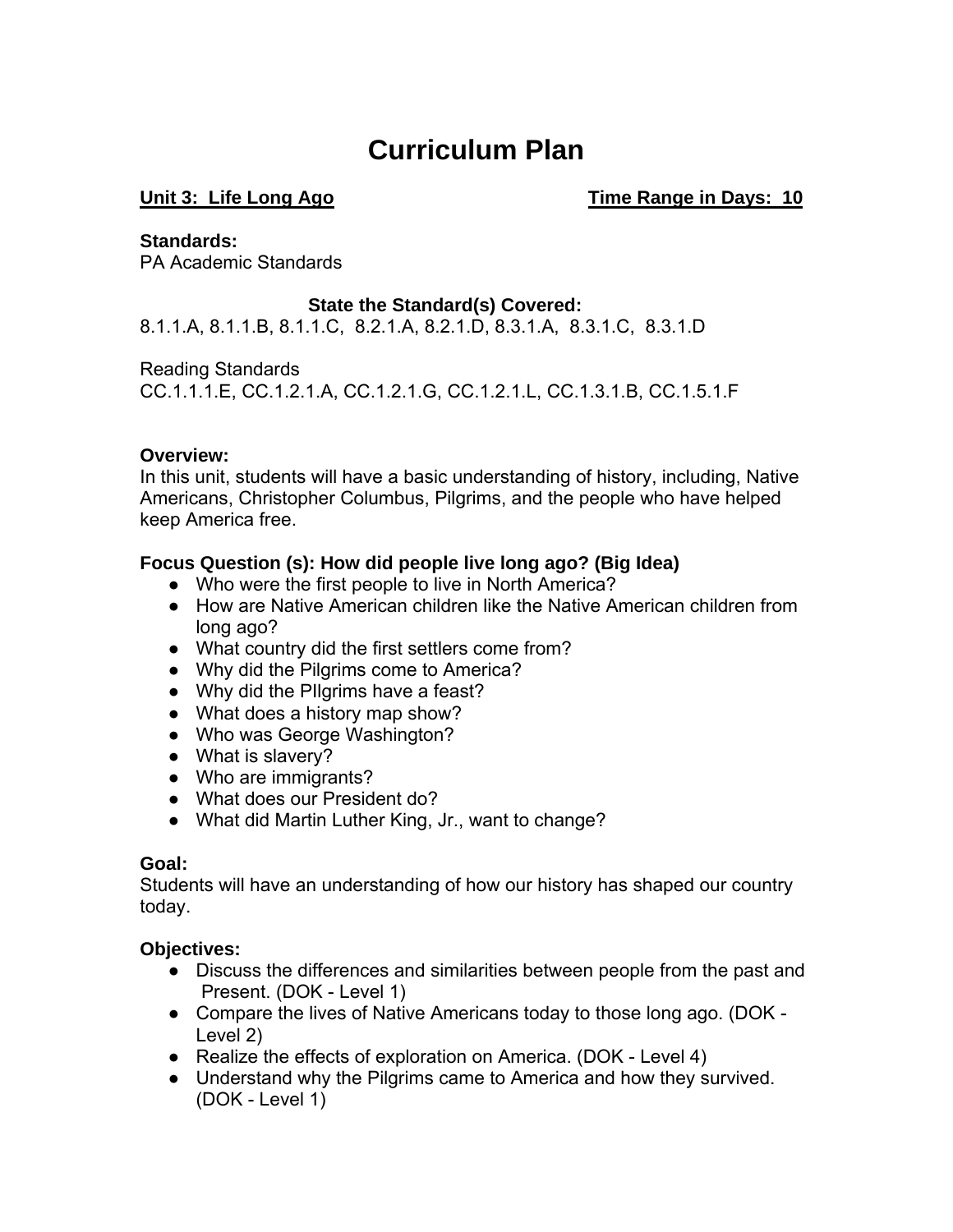- Realize the price of freedom, and that Americans have been fighting for freedom since the creation of the country. (DOK - Level 2)
- Compare and contrast their community now and long ago. (DOK Level 3)

# **Core Activities and Corresponding Instructional Methods:**

- Compare and contrast information about life today and long ago as presented in the text.
- Compare the chores of today and those of lifelong ago.
- Make a collage depicting things that were common long ago.
- Build background knowledge of Native Americans and area tribes.
- Draw a picture of Native American foods, shelters, clothing and activities.
- Discuss the challenges of exploring in the past.
- Compare and contrast the lives of the Pilgrims and the Native Americans.
- Discuss the reasons that the early settlers had to come to America.
- Brainstorm examples of freedom in the United States.
- Using local historical information, children will learn about the ways that their local community has changed.

Instructional Methods:

- Cooperative Learning groups
- Group discussion
- Direct Instruction
- Guided Practice
- Modeling
- Individual Practice

## **Assessments:**

Diagnostic:

- Draw a Native American child in their native attire.
- Have children act out ways that they can help others.
- Use the "Reading Link" suggestions to retell concepts.
- Discuss why the pilgrims needed help from the Native Americans.

Formative:

- Use natural materials to make a model of a Native American home.
- Write a thank-you note to a person who has helped you.
- Use the "Check Understanding" questions to ensure understanding of concepts.
- Use a Venn diagram to compare and contrast the lives of the Pilgrims and the Native Americans.
- Enact the conflict of the Civil War from reasons for the war to the resolution.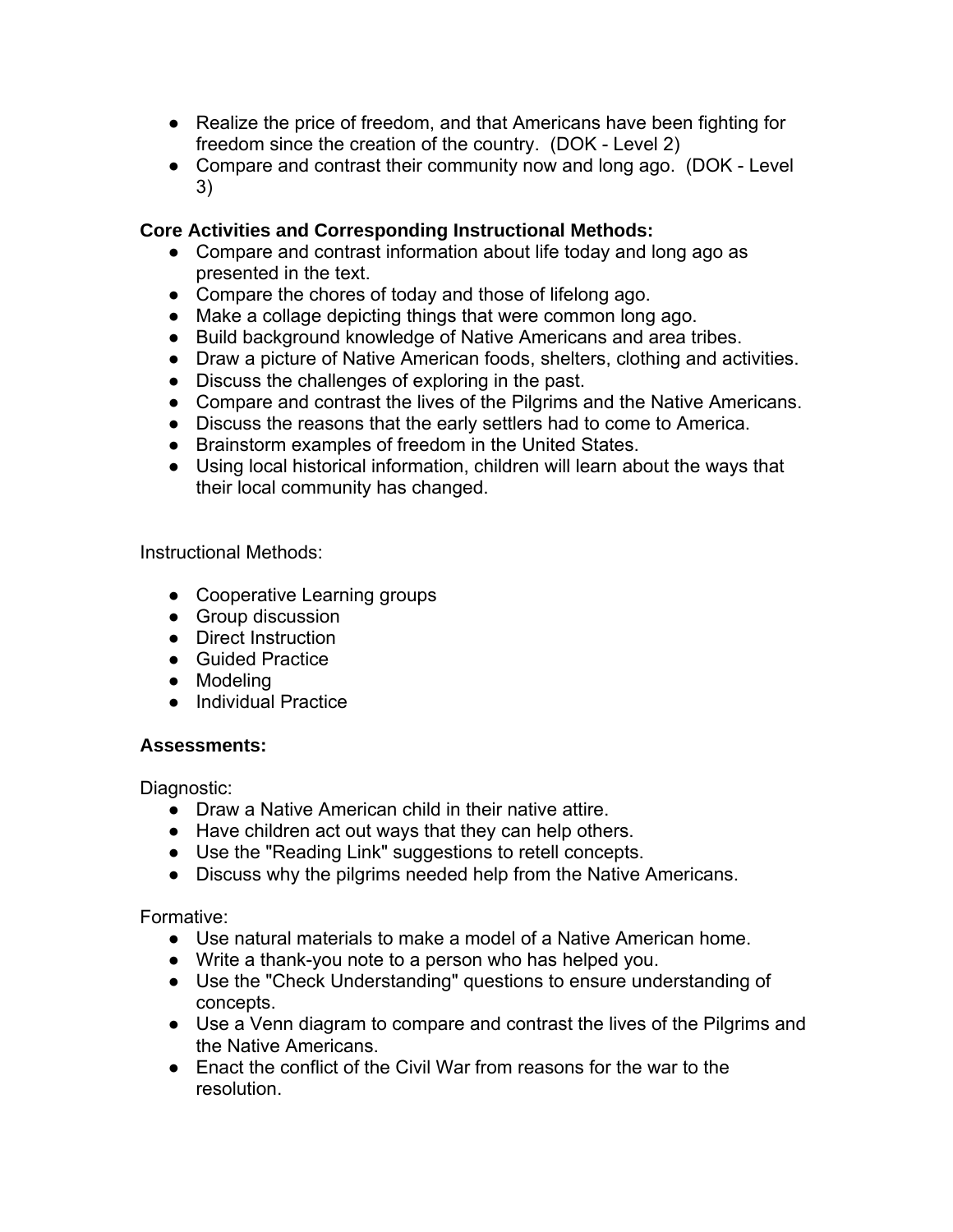• Draw a picture of what life might have been like if the children were on a wagon train to the west.

Summative:

- Use the Unit Review and Assess section to review the unit concepts with the class.
- Unit Assessments as included in Assessment booklet.
- Write about the changes in the community in the past 100 years.
- List reasons why people immigrate to other places or countries
- Make a history mobile and share with the class.
- Assess the response to "How did people live long ago?" using the writing rubric.

# **Extensions:**

- Interview an older person about ways that their life and surroundings have changed since they were young.
- After instructor gathers information, use information about Pike County's history to present to the children about the changes in the area and compare today to long ago.
- Write a story about living in the past and meeting a Native American.
- Invite historical association members to the classroom to present information about how the community was long ago.
- Invite community members or view information online about Native Americans of today.
- Use information available to research Columbus and other explorers.
- Make a picture book about the lives of the Pilgrims and the Native Americans.
- Act out a student created play of the meeting of the Pilgrims and the **Native**

Americans.

- Compare and contrast the reasons for the Revolutionary and the Civil Wars.
- Present a speech about the way that Martin Luther King, Jr. persuaded with

peaceful leadership.

# **Correctives:**

- Have students discuss the chores that they do for their families with the class.
- Make a timeline of their life including important events.
- Tell about the different natural resources that are used to make homes, both today and long ago.
- Discuss terms presented about life long ago, and have children point to pictures of the terms or draw them.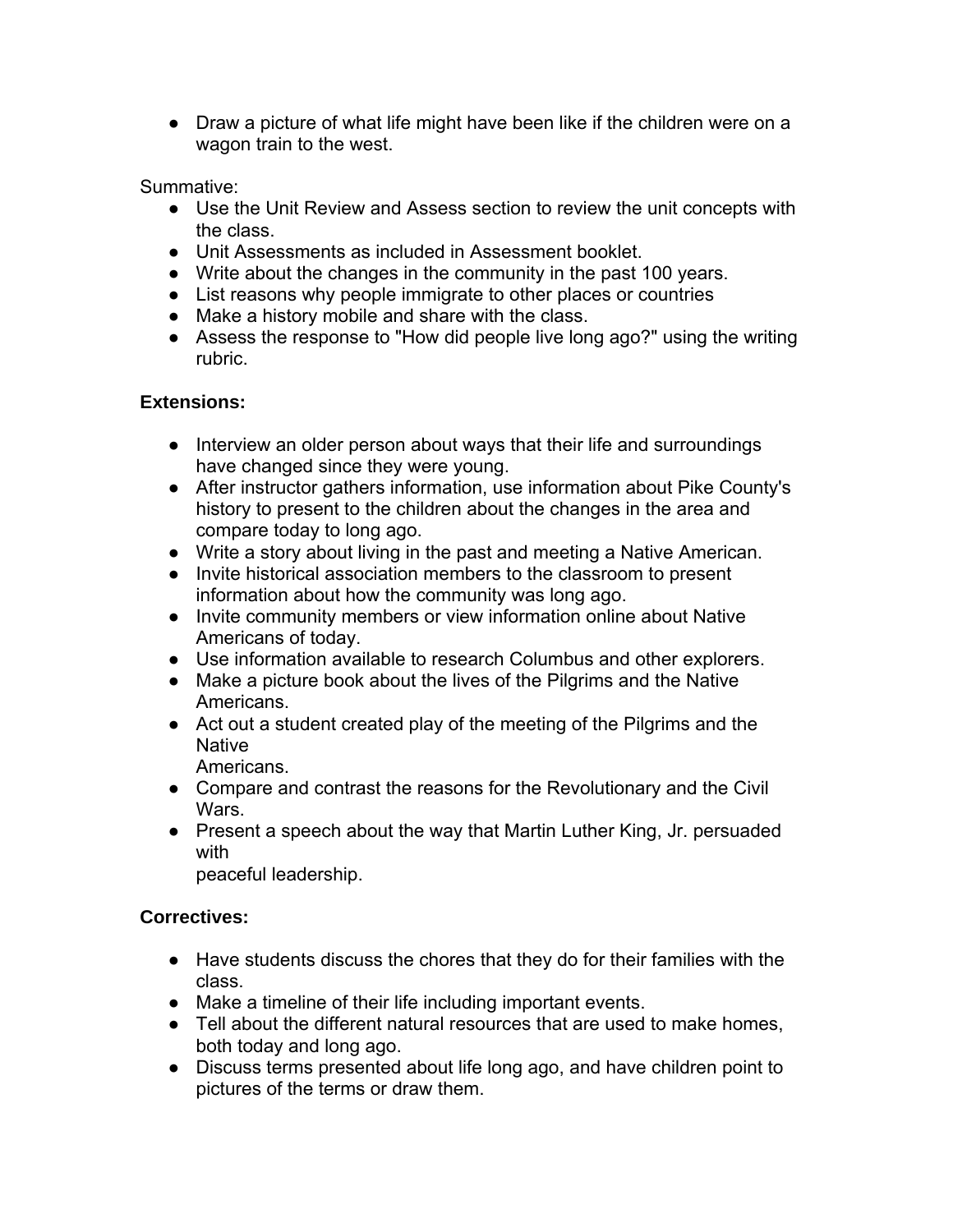- Add vocabulary from the unit to their vocabulary journal.
- Trace the route of the Mayflower across the Atlantic Ocean.
- Give examples of different kinds of immigrants from the past or present

#### **Materials and Resources**

The "Big Idea" Video Program BookLink Classroom Presentation Toolkit Student Edition- All Together; 5 different units, separate books Teacher Edition- All Together Puzzlemaker www.macmilllianmh.com (first grade link: http://www.macmillanmh.com/socialstudies/2009/ss/student/grade1/g1\_in dex.html ) Assessment Book Oral Language Cards Student Workbook Dinah Zike's Foldables Teaching Transparencies Idea Factory http://www.scholastic.com/scholastic\_thanksgiving/ : Site depicts all viewpoints of the Thanksgiving holiday and people involved with the Plymouth settlement First Grade Standards link (www.pdesas.org/Standard) **Pike County resources:** move2pike.com www.milfordpa.us pikecountyhistoricalsociety.org www.cardcow.com/viewall/65548/ http://www.shohola.com/township/ http://www.trails.com/advancedfind.aspx?keyword=dingmans+ferry+pa http://www.dingmansferry.com/dingmansferrybridge.htm http://www.dingmansferry.com/ http://en.wikipedia.org/wiki/Delaware\_Water\_Gap\_National\_Recreation\_Area http://www.nps.gov/dewa/index.htm Milford to Minisink Valley by Susan Titus Mickley (2005) Arcadia Publishing Pike County by Lori Strelecki, Arcadia Publishing Dingmans Ferry by Matthew M. Osterberg (2005) Arcadia Publishing Along the Delaware River by Richard C. and Carrie E Albert (2002) Arcadia Publishing The Story of the River Road; Life Along the Delaware from Bushkill to Milford, Pike County, PA by William F. Henn (2004) Lasting Legacies of the Lower Minisink by Nancy Michael Shukatis (2007) All Roads Lead to Milford, Pennsylvania Featuring Postcards from the Past by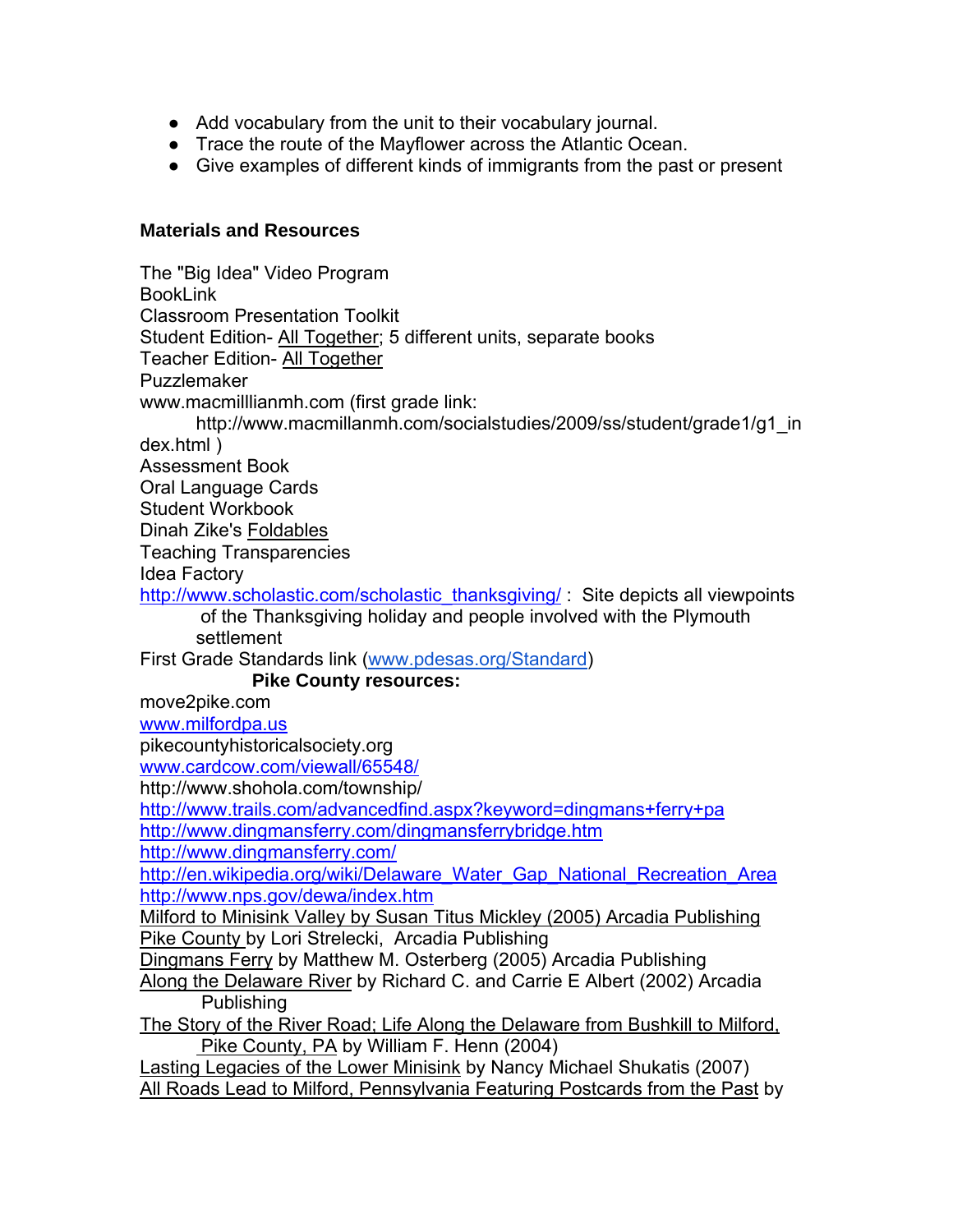Skip Gregory and Sandy Leiser (2007) Published by Randolph A. Gregory Milford Pennsylvania; Heritage 250 1733-1983 (1983) published by Randolph A. **Gregory** 

Pike County History Book (1989) published by Randolph A. Gregory

Welcome to Dingmans Ferry DVD (- ) produced by Dennis Lee for the Dingmans

Ferry/Delaware Township Historical Society

Along the Delaware VHS tape

Teacher created review materials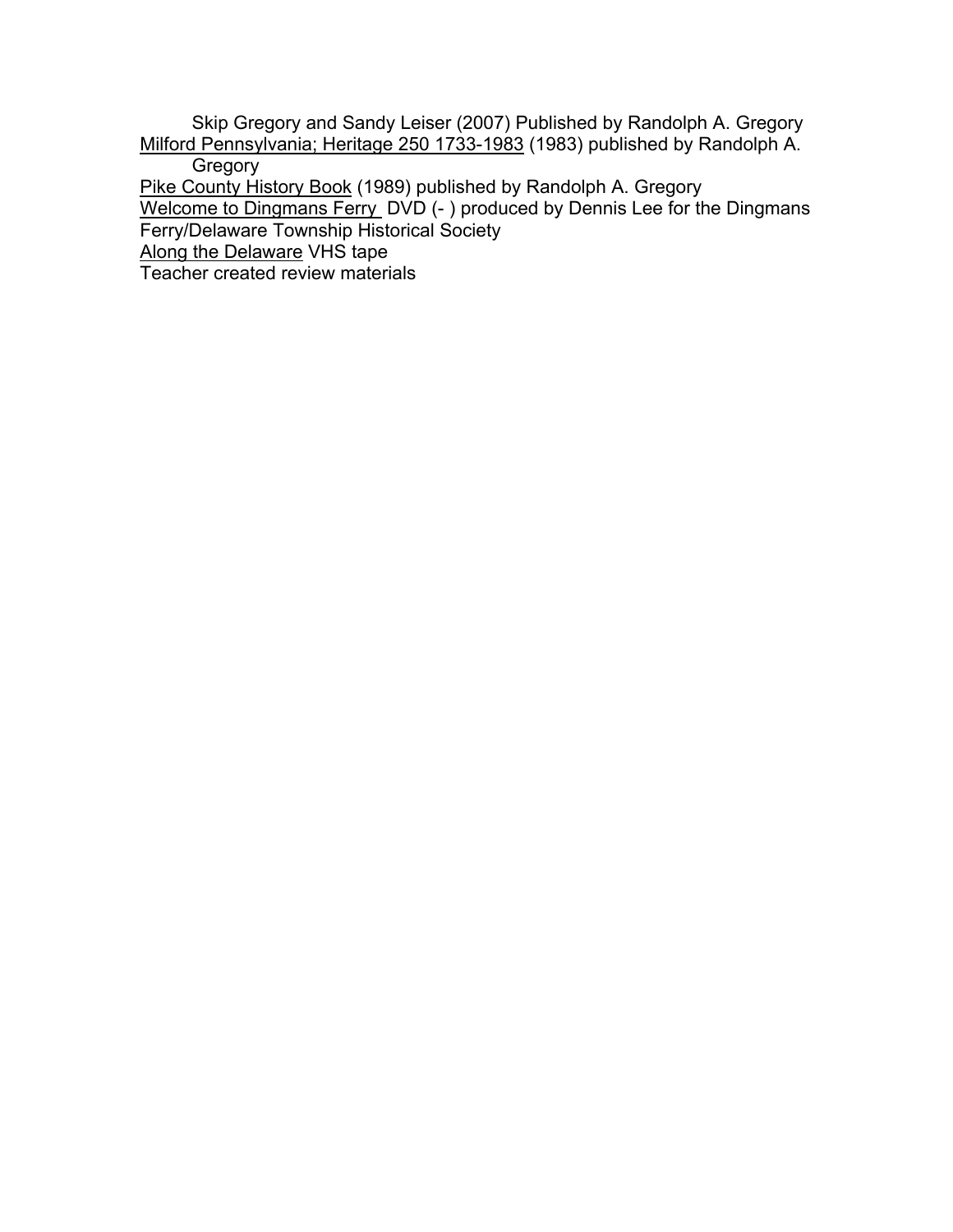# **Primary Textbook(s) Used for this Course of Instruction**

Name of Textbook: **All Together History** 

Textbook ISBN #: 0-02-152397-5

Textbook Publisher & Year of Publication: MACMILLAN/MCGRAW HILL 2009

Curriculum Textbook is utilized in (title of course): Social Studies Unit 3

# **Curriculum Plan**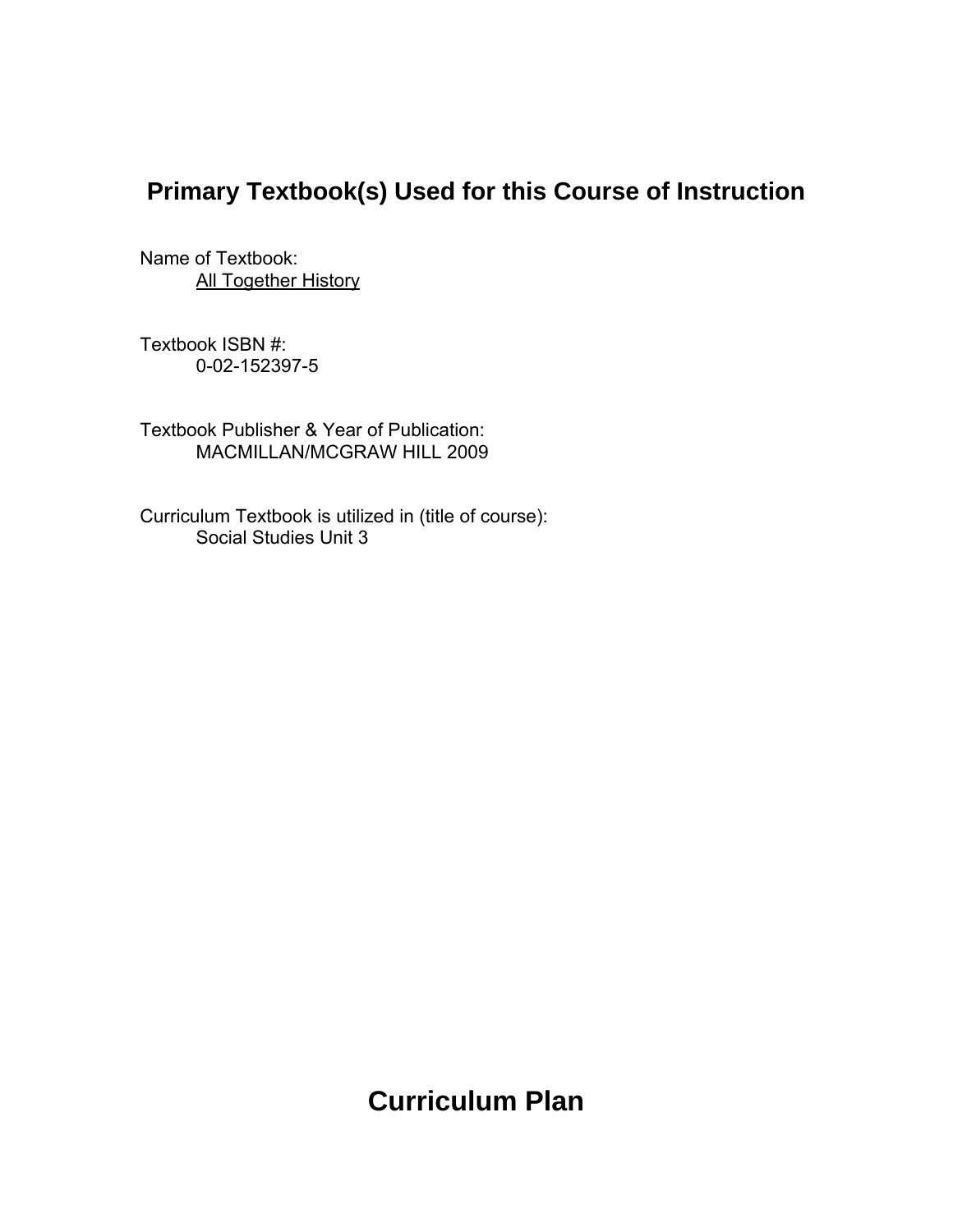## **Standards:**

PA Academic Standards

# **Standards Addressed:**

6.1.1.A, 6.1.1.B, 6.1.1.C, 6.1.1.D, 6.2.1.A, 6.2.1.C, 6.2.1.D, 6.2.1.E, 6.2.1.G, 6.3.1.A, 6.3.1.D, 6.4.1.A, 6.4.1.D, 6.5.1.A, 6.5.1.B, 6.5.1.C, 6.5.1.D, 6.5.1.E, 6.5.1.F, 6.5.1.G

Reading Standards: CC.1.1.1.E, CC.1.2.1.A, CC.1.2.1.G, CC.1.2.1.L, CC.1.3.1.B, CC.1.5.1.F

# **Overview:**

In this unit, students will have a basic understanding of what it means to save money, needs and wants, reasons people work, service jobs, volunteers, and making and trading goods.

# **Focus Question(s): Why do people work? (Big Idea)**

- What is money?
- What does save mean?
- What are things people want?
- What is a shelter?
- Why do most people work?
- How do workers help in a community?
- What are goods?
- How do new machines help us?

## **Goal:**

Students will have an understanding of why people work.

## **Objectives:**

- Understand what money is and why it is important to save it. (DOK-Level 2)
- Determine the difference between wants and needs. (DOK-Level 1)
- Understand what work is and the different kinds of work people do. (DOK-Level 2)
- Understand that goods are made, bought, and traded. (DOK-Level 3)
- Realize that machines have made work easier today than long ago. (DOK-Level 1)

# **Core Activities and Corresponding Instructional Methods:**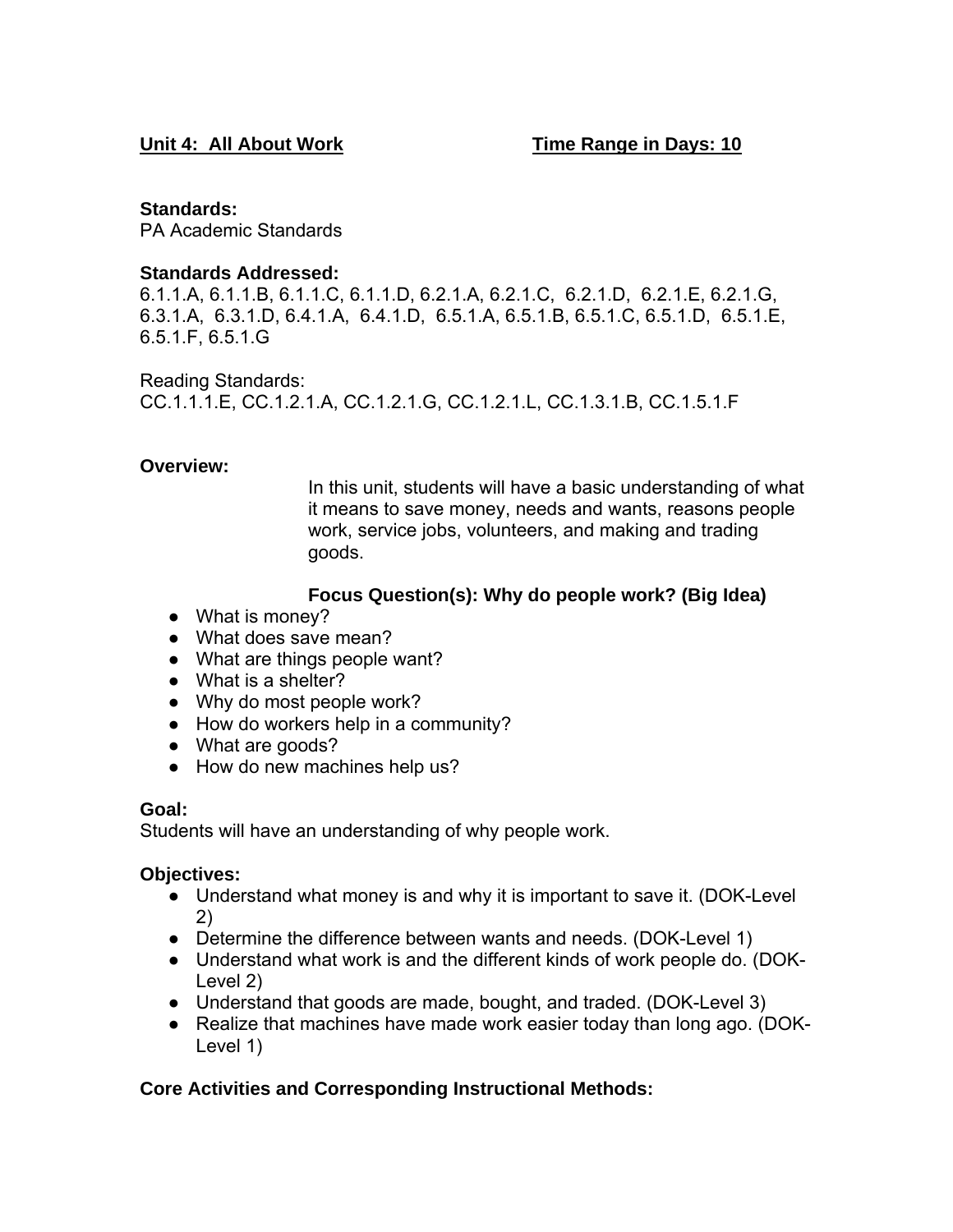Lesson 1: All About Money TM 4-9

• Brainstorm ways the students can earn money to buy something that they want. Make a class list.

Lesson 2: Needs and Wants TM 10-13

● List the needs of a person. Compare the needs to wants that children volunteer to add to list.

Lesson 3: Work and Jobs TM 14-21

- Make a list of jobs that are discussed in unit, and add others that students can add to the list.
- Make a map of a local store, including a map key.

Lesson 4: All About Goods TM 22-27

• Encourage children to realize that many of the things that we own are not made in the United States, but are traded with other countries in return for items that are made here.

Instructional Methods:

- Cooperative Learning groups
- Group discussion
- Direct Instruction
- Guided Practice
- Modeling
- Individual Practice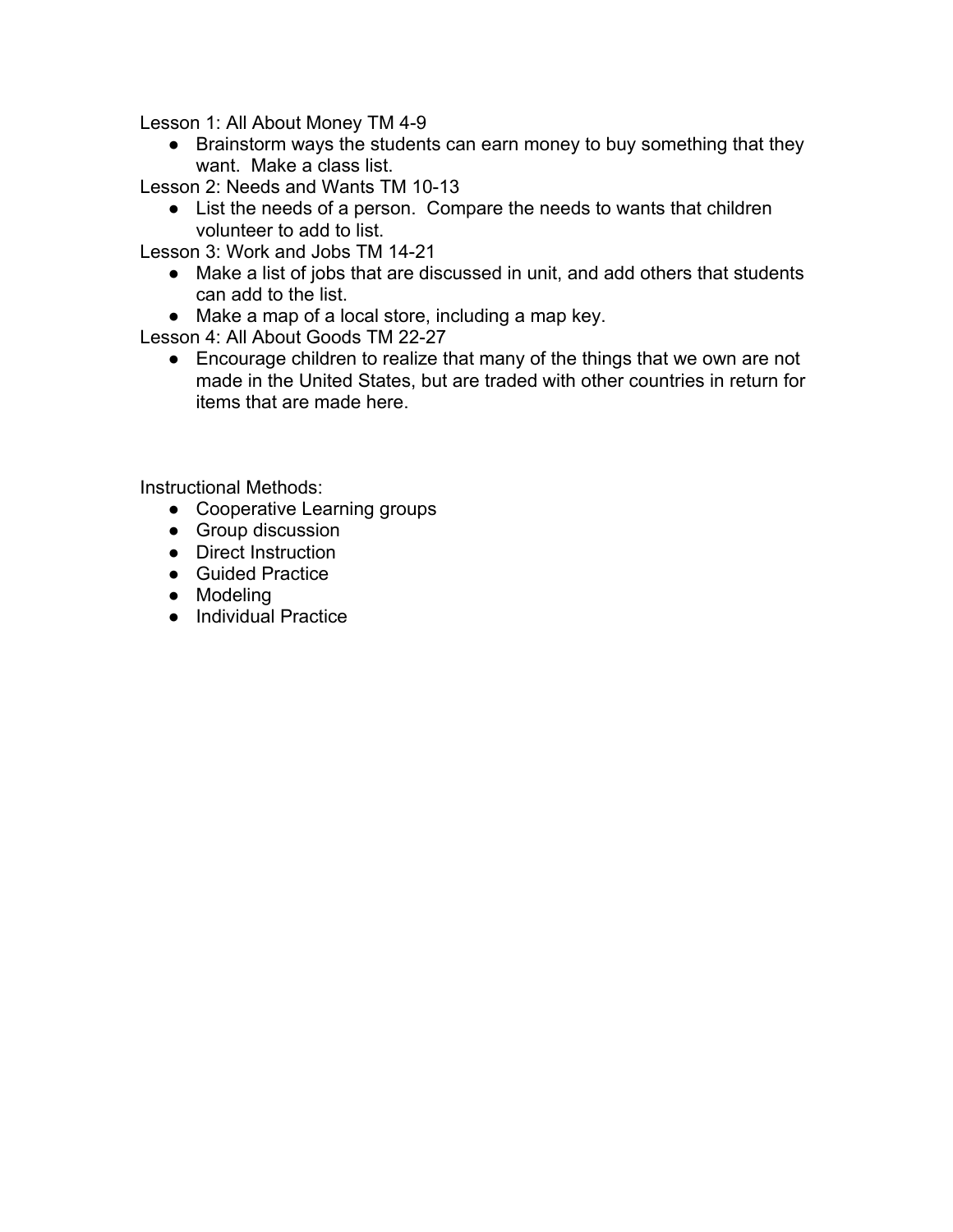## **Assessments:**

Diagnostic:

- Use the areas of Try the Skill to review unit information.
- Use vocabulary journals to ensure student understanding of new terms.
- Use the Reader's Theater "Workers Everywhere!" to enhance student understanding of jobs.

## Formative:

- Use the Check Understanding areas to review concepts in unit.
- Use the Reading Links to sequence and order events in unit.
- Make a poster of 3 needs and 3 wants. Display in the classroom.

Summative:

- Use the Unit Review and Assess section to review the unit concepts with the class.
- Unit Assessments as included in Assessment booklet.
- Make a Workbook as detailed on pg. T/S 30, that shows many kinds of work.
- Assess the written response to the question, "Why do people work?" using rubric on pg. T30W.
- Choose a job to make a job picture about, using correct terms and uniforms. Share orally.

# **Extensions:**

- Write a sentence about how someone can save money to buy something, and share sentences.
- Act out situations where children believe that it is important to be honest.
- Invite some service workers into the classroom to discuss what they do.
- Have children make a list of volunteer opportunities that they can become involved in as a family.
- Make a model of a community business that provides either a good or a service. Have students present their models to the class.
- Make a poster of the goods that are produced by Pennsylvania companies,

after providing research materials.

## **Correctives:**

- Discuss values of coins and paper money and the differences between all of them.
- Compare goods and services, and divide jobs that are listed under those categories.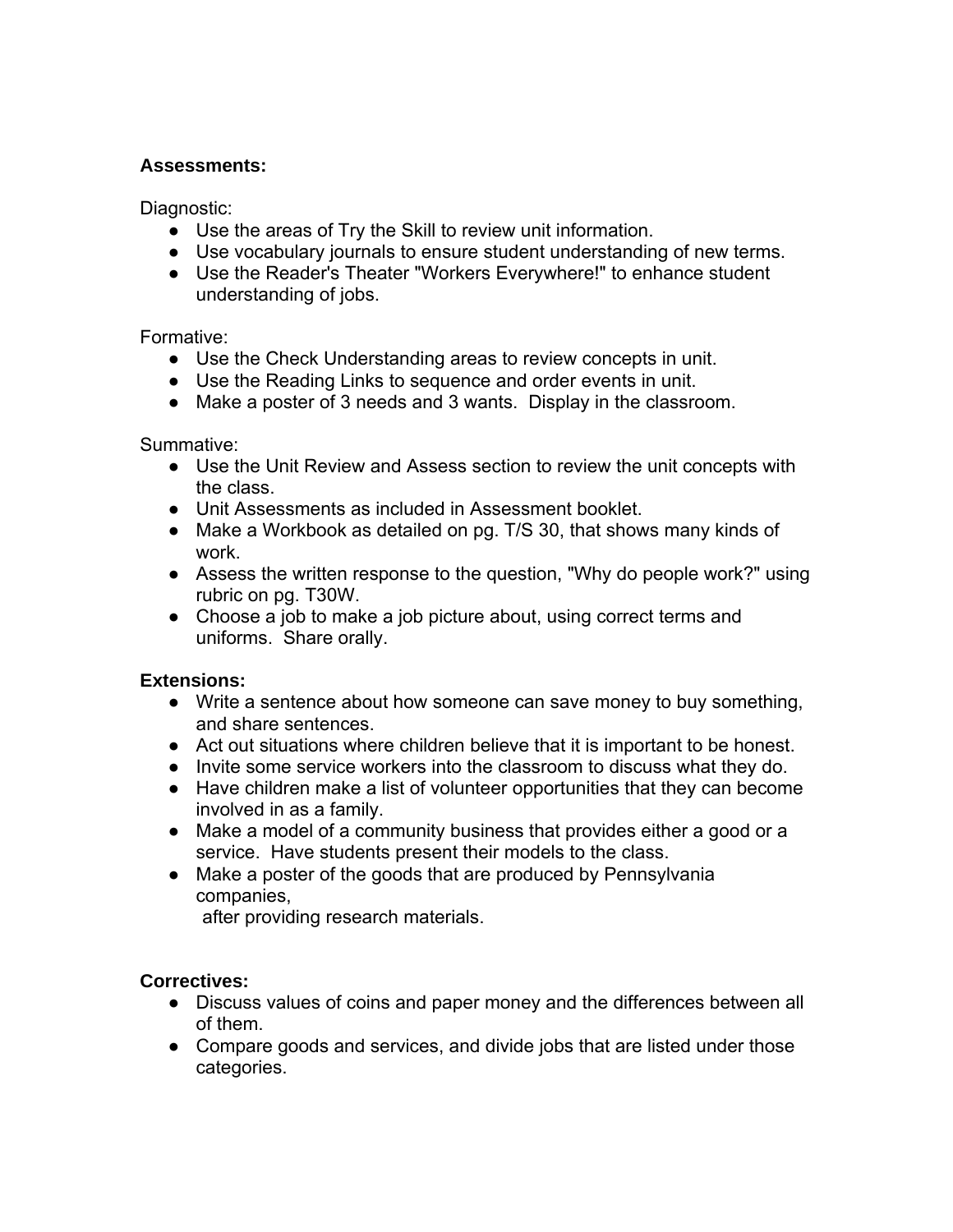● Give children small items to trade with each other, and then discuss what a ] "fair trade" is with the class.

#### **Materials and Resources**

The "Big Idea" Video Program BookLink Classroom Presentation Toolkit Student Edition- All Together; 5 different units, separate books Teacher Edition- All Together Puzzlemaker www.macmilllianmh.com (first grade link: http://www.macmillanmh.com/socialstudies/2009/ss/student/grade1/g1\_in dex.html ) Assessment Book Oral Language Cards Student Workbook Dinah Zike's Foldables Teaching Transparencies Idea Factory First Grade Standards link (www.pdesas.org/Standard) Teacher created review materials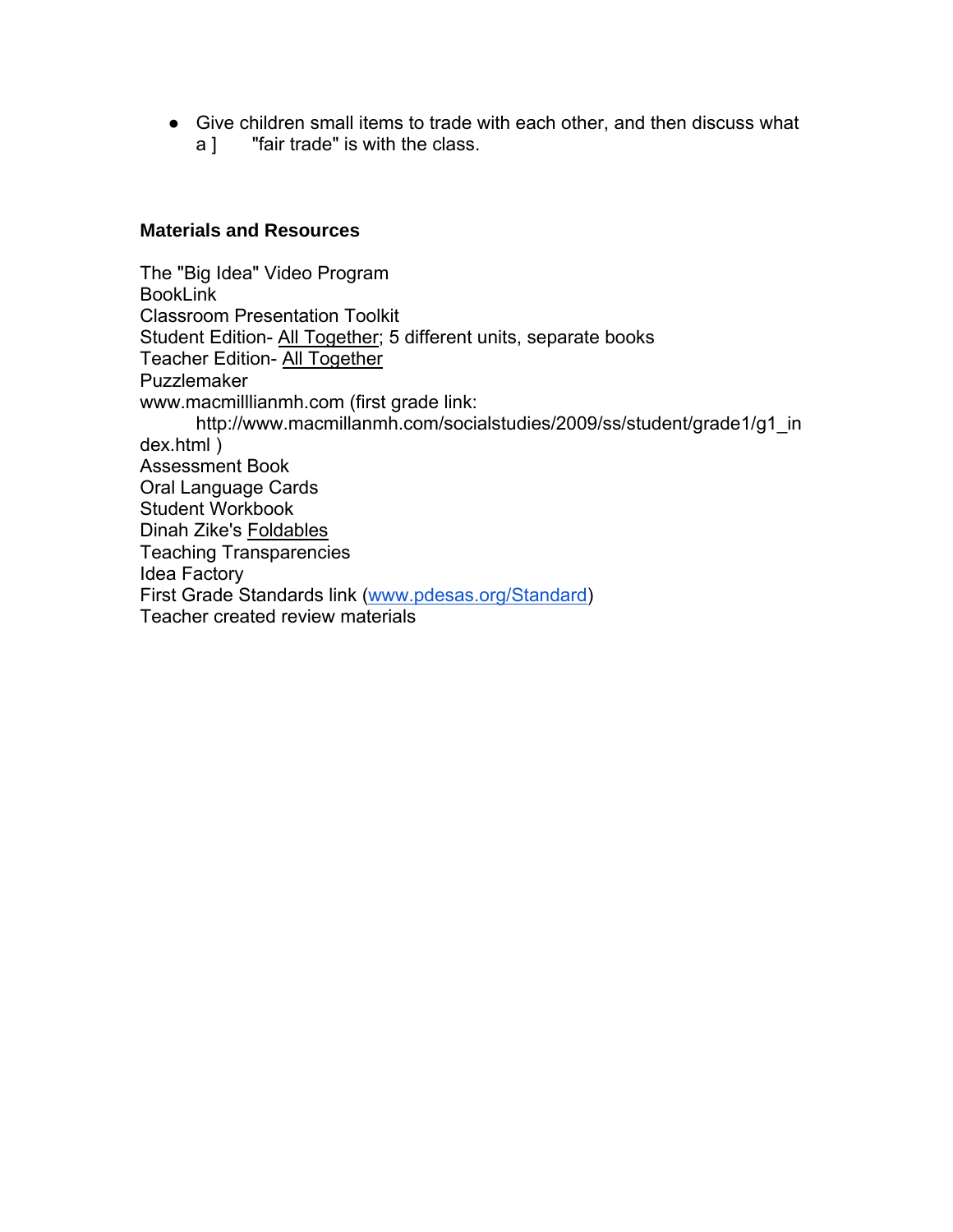# **Primary Textbook(s) Used for this Course of Instruction**

Name of Textbook:

**All Together Economics** 

Textbook ISBN #:

0-02-152398-3

Textbook Publisher & Year of Publication:

MacMillan/McGraw Hill 2009

Curriculum Textbook is utilized in (title of course):

Social Studies Unit 4

# **Curriculum Plan**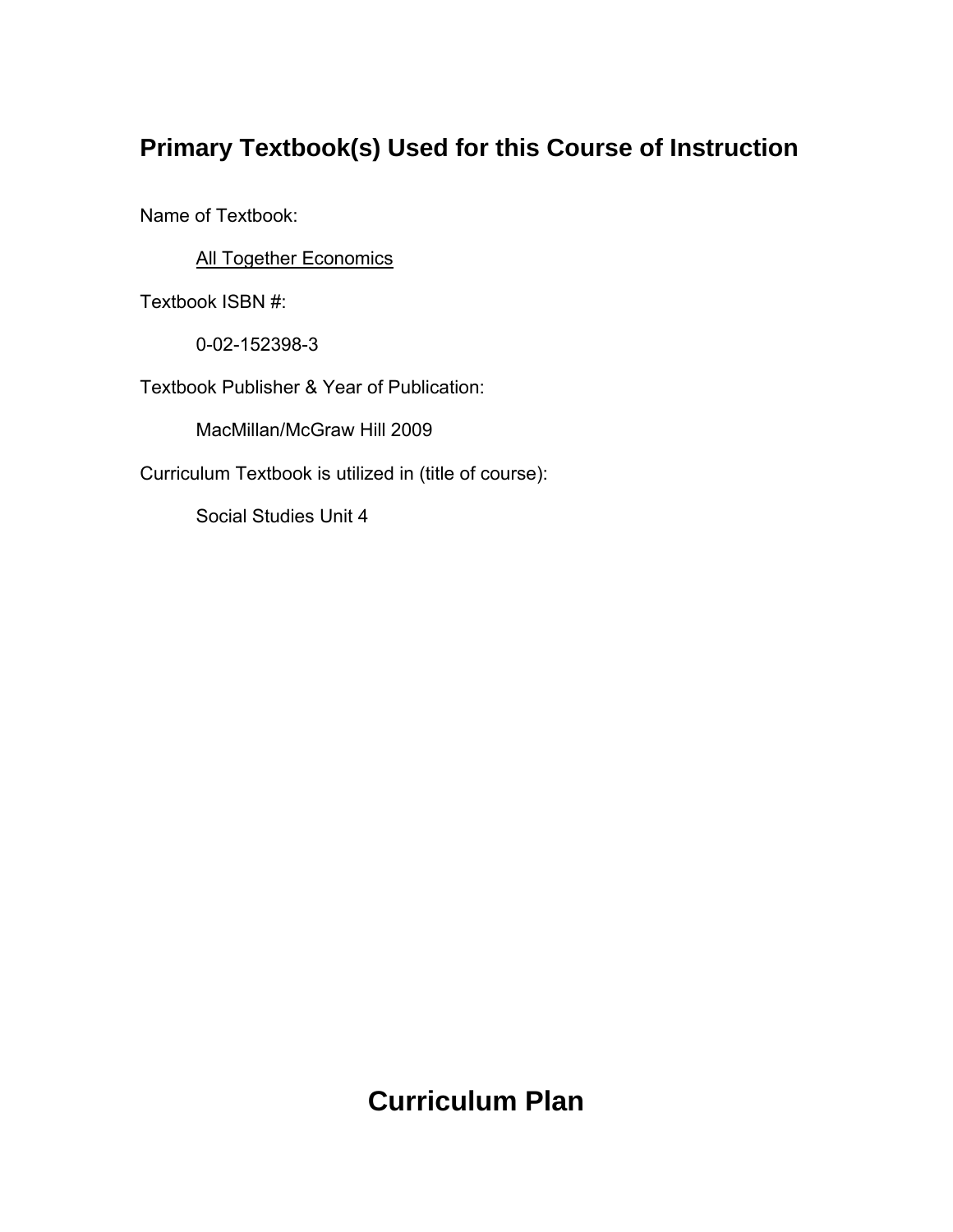## Unit 5: Our Government **Time Range in Days: 10**

## **Standard(s):**

PA Academic Standards

# **State the Standard(s) Covered:**

5.1.1.F, 5.3.1.A, 5.3.1.B, 5.3.1.C, 5.3.1.E, 5.3.1.H, 5.3.1.I, 5.3.1.J, 5.4.1.A, 5.4.1.D, 8.2.1.B, 8.3.1.B, 8.4.1.B

Reading Standards:

CC.1.1.1.E, CC.1.2.1.A, CC.1.2.1.G, CC.1.2.1.L, CC.1.3.1.B, CC.1.5.1.F

# **Overview:**

In this unit, students will have a basic understanding of our country's freedom, our government, laws for our country, state, and community, what citizens do, our leaders, and the symbols of our country.

## **Focus Question(s): How do we get along together? (Big Idea)**

- Why did leaders write the Declaration of Independence?
- Why did our leaders meet?
- What does our Constitution say?
- What is a government?
- Why do we have laws?
- What is a citizen?
- What does the President do?
- What is a mayor?
- What does a governor do?

## **Goal:**

Students will have an understanding of how we get along together.

## **Objectives:**

- Understand what the Declaration of Independence is and why we celebrate the Fourth of July. (DOK-Level 2)
- Understand what a government is and the importance of the Constitution. (DOK-Level 2)
- Discuss laws, what they are for, and the difference between state and local laws. (DOK-Level 3)
- Connect the importance of being a good citizen and the purpose of voting. (DOK-Level 4)
- Understand why we have many leaders who have different roles. (DOK-Level 1)
- Recognize symbols of the United States. (DOK-Level 1)

# **Core Activities and Corresponding Instructional Methods:**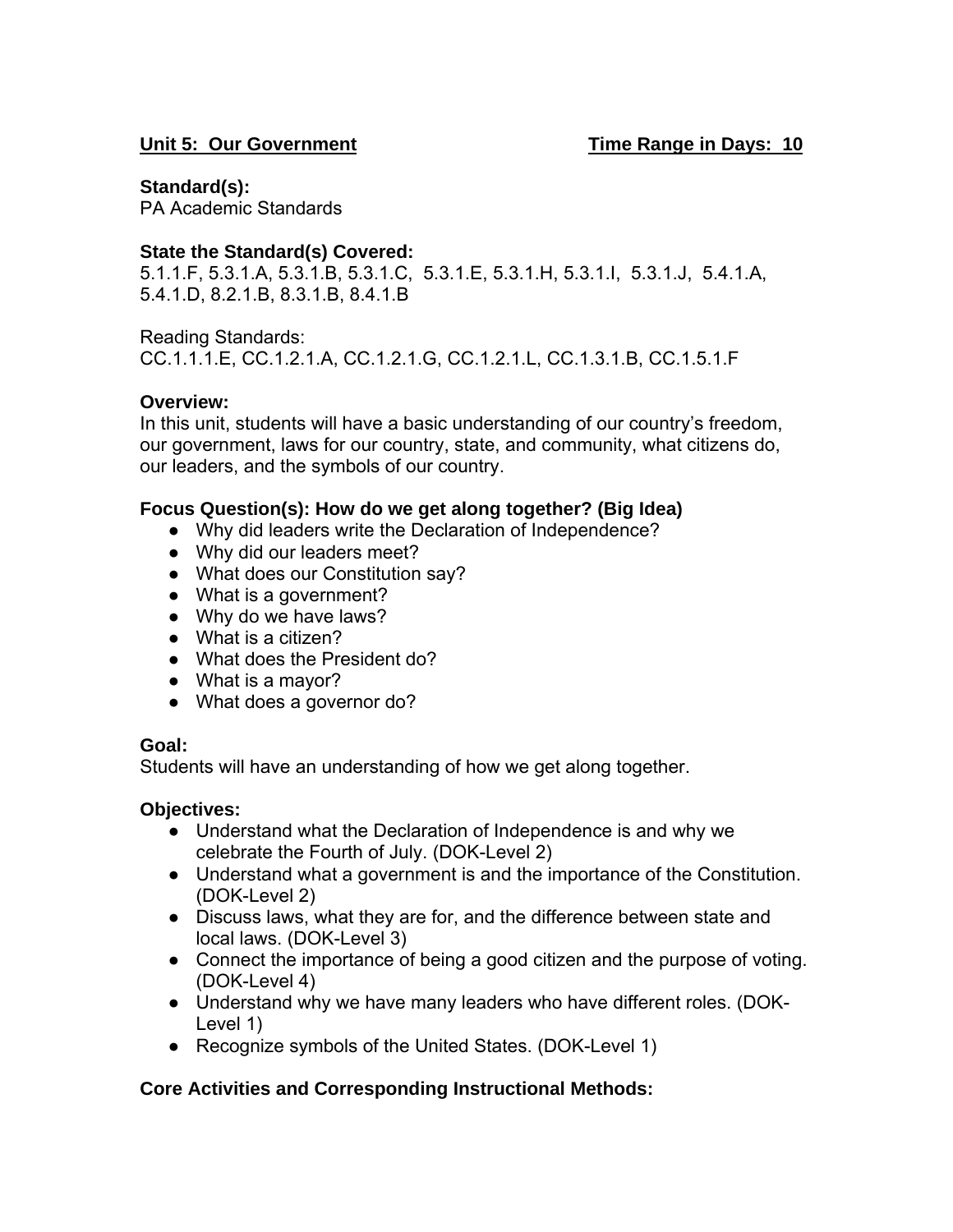Lesson 1: A Call for Freedom TM 4-7

● Tell why it is important to have a constitution in a new country. Lesson 2: A Plan for Our Country TM 8-11

● Use a web to show different laws that help to keep people safe. Lesson 3: All About Laws TM 12-17

● Discuss the concept of "fairness" with the class, have them provide examples of fair and unfair.

Lesson 4: What Can Citizens Do? TM 18-23

• Discuss voting as a fair way to decide within the classroom and the community.

Lesson 5: Our Leaders TM 24-31

- Discuss the president's and governor's duties and where he lives; have students name these officials.
- Identify the directions of north, south, east and west.

Lesson 6: Symbols of Our Country TM 32-37

• Recognize some symbols of the United States, such as the Statue of Liberty, the United States flag, and the bald eagle.

Instructional Methods:

- Cooperative Learning groups
- Group discussion
- Direct Instruction
- Guided Practice
- Modeling
- Individual Practice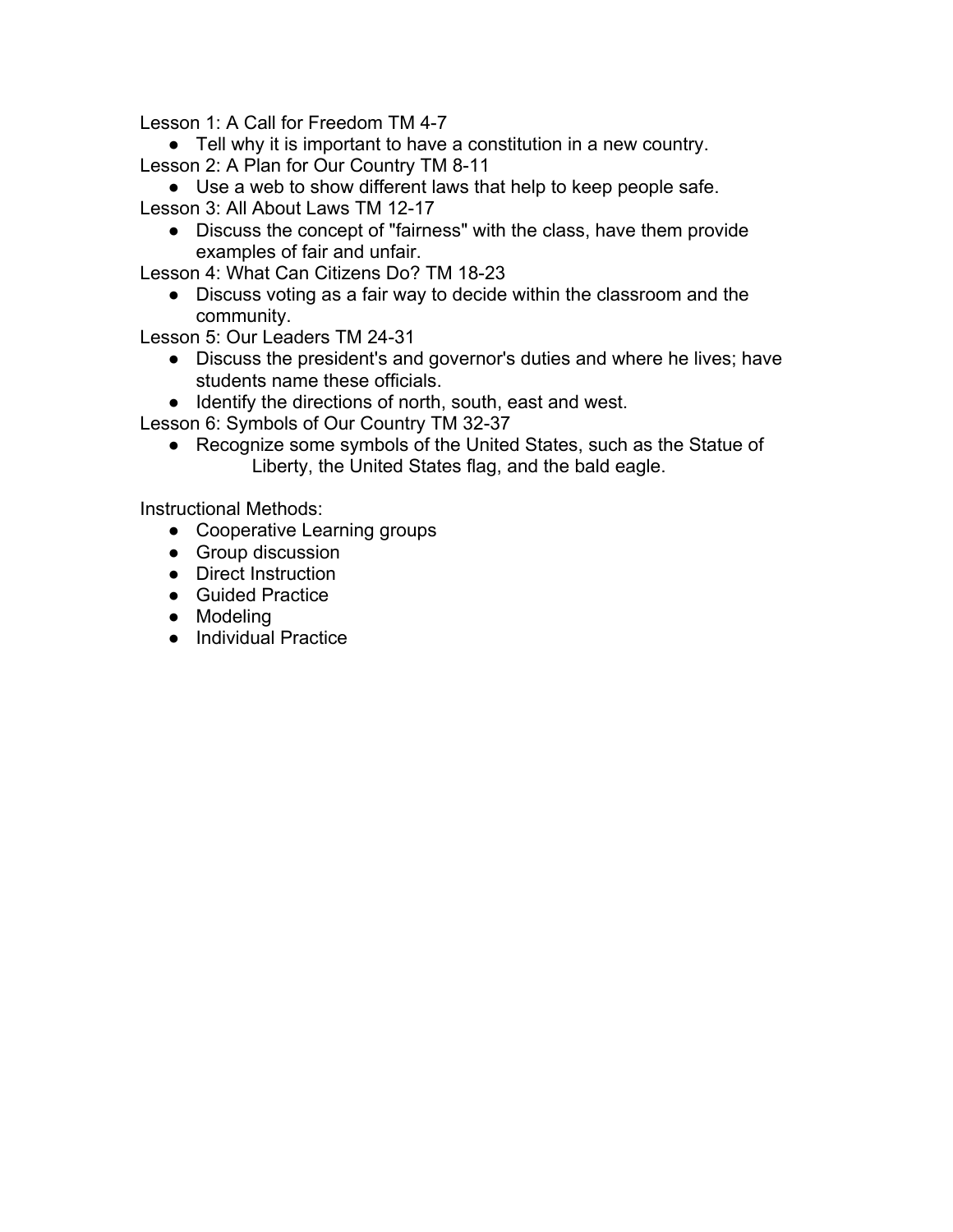## **Assessments:**

Diagnostic:

- Use Reading Link pages to ensure unit understanding.
- Use pictures of past presidents, have students volunteer their names.

#### Formative:

- Use Check Understanding questions to elicit student response.
- Vote for a Class Flag pattern.

Summative:

- Use the Unit Review and Assess section to review the unit concepts with the class.
- Unit One Assessments as included in Assessment booklet.
- Assess written responses to the question, "How do we get along together?" using pg. 40W

## **Extensions:**

- Read the Constitution, and find the misspelling of the word Pennsylvania within the document.
- Explain why freedom of speech is important.
- Have children practice voting for a classroom privilege, such as a good behavior reward.
- Brainstorm ways to be a good citizen in school.
- Describe why no voting in a country or community would not be a good choice.
- Give a report or make a poster about a president or governor, share with the class.
- Use directions to help children to study a Pennsylvania map.
- List flag etiquette rules to follow in the classroom.
- Make a classroom flag.

## **Correctives:**

- Add definitions of vocabulary in Vocabulary journal.
- Discuss the meaning of the Pledge of Allegiance and ensure students being able to recite it.
- Have students draw the flag properly, with the correct number of stripes and stars. Discuss the meaning of each component of our flag.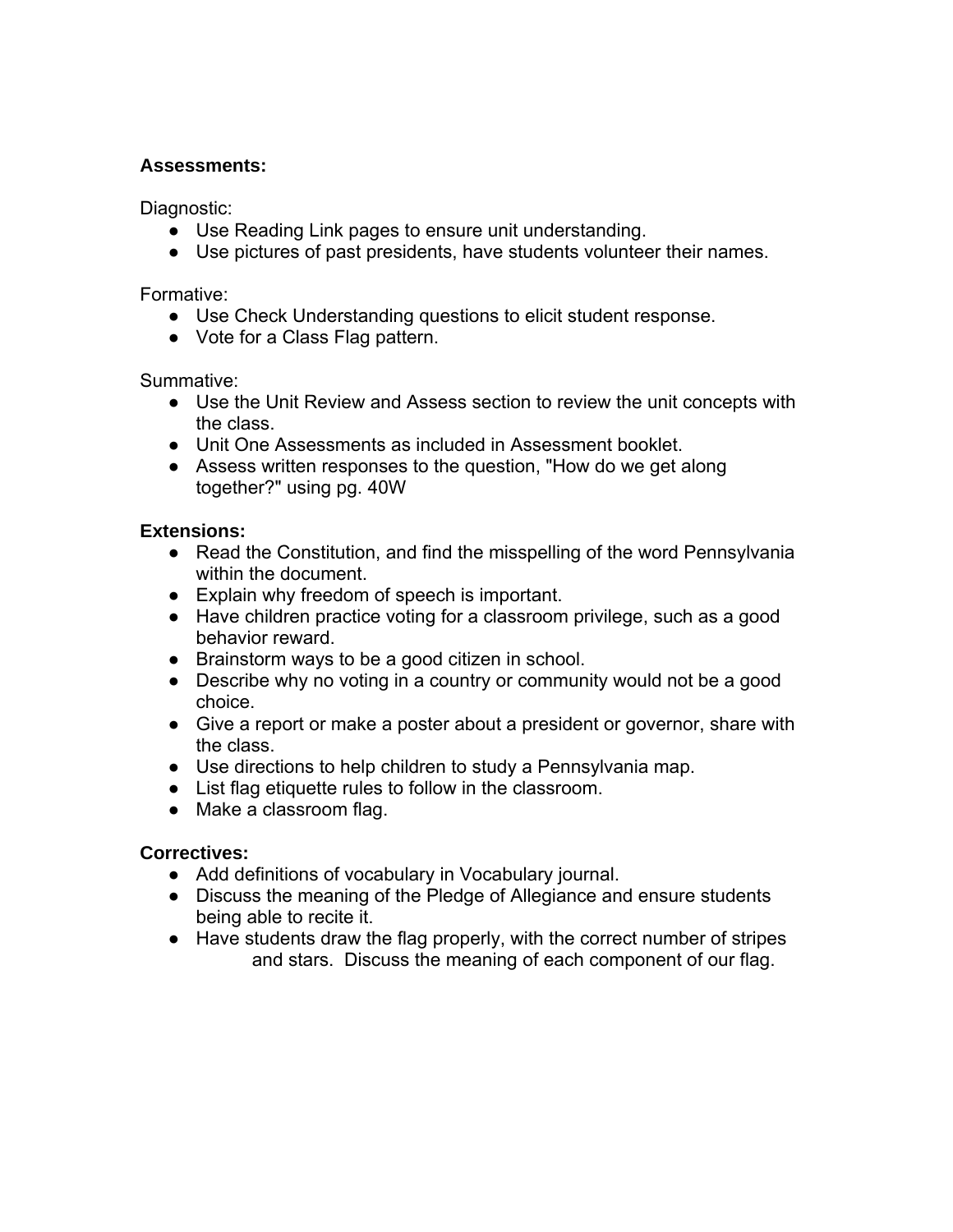#### **Materials and Resources:**

The "Big Idea" Video Program **Booklink** Classroom Presentation Toolkit Student Edition- All Together; 5 different units, separate books Teacher Edition- All Together Puzzlemaker www.macmilllianmh.com (first grade link: http://www.macmillanmh.com/socialstudies/2009/ss/student/grade1/g1\_in dex.html ) Assessment Book Oral Language Cards Student Workbook Dinah Zike's Foldables Teaching Transparencies Idea Factory First Grade Standards link (www.pdesas.org/Standard) Teacher created review materials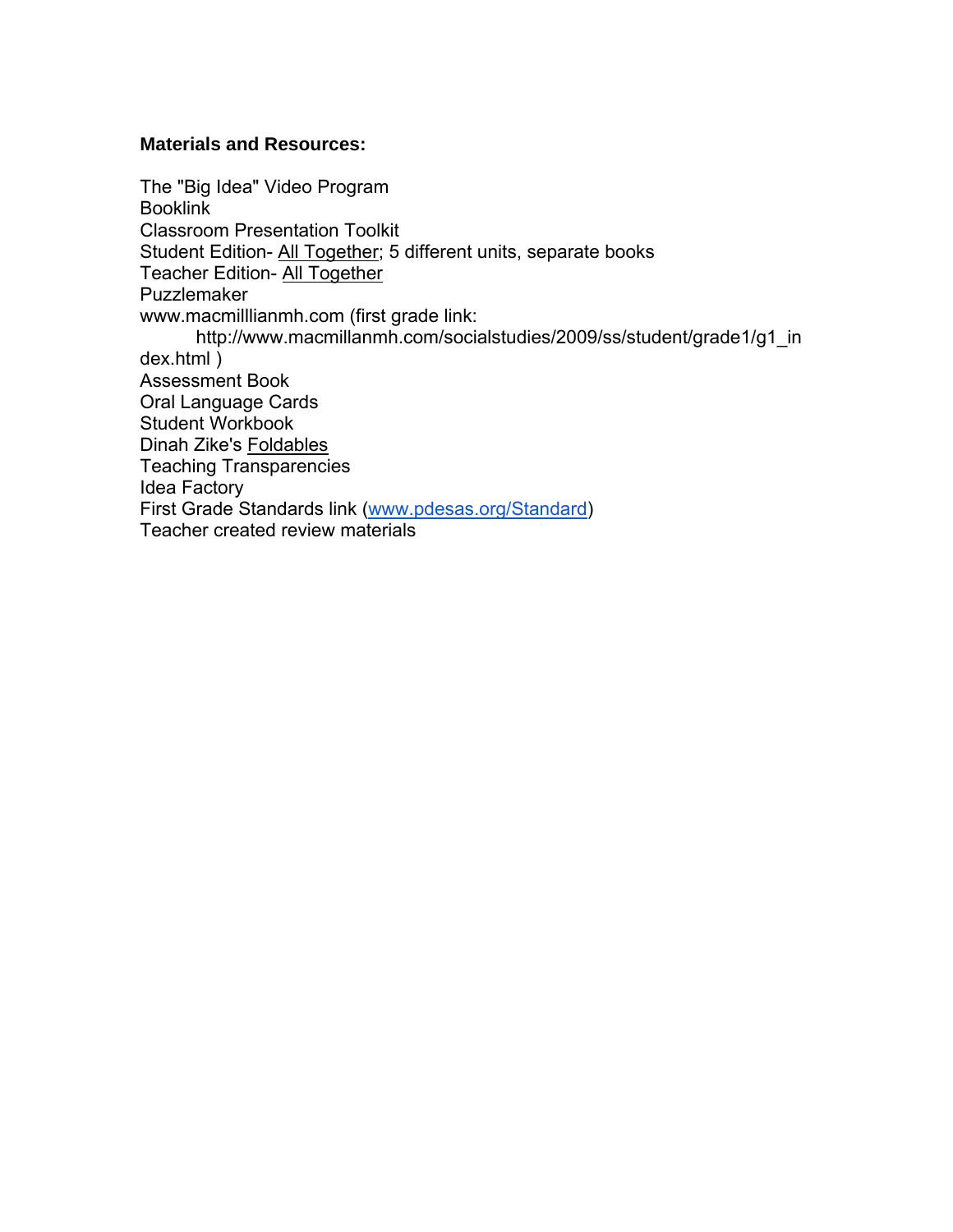# **Primary Textbook(s) Used for this Course of Instruction**

Name of Textbook:

**All Together Government** 

Textbook ISBN #:

0-02-152399-1

Textbook Publisher & Year of Publication:

MacMillan/McGraw Hill 2009

Curriculum Textbook is utilized in (title of course):

Social Studies Unit 5